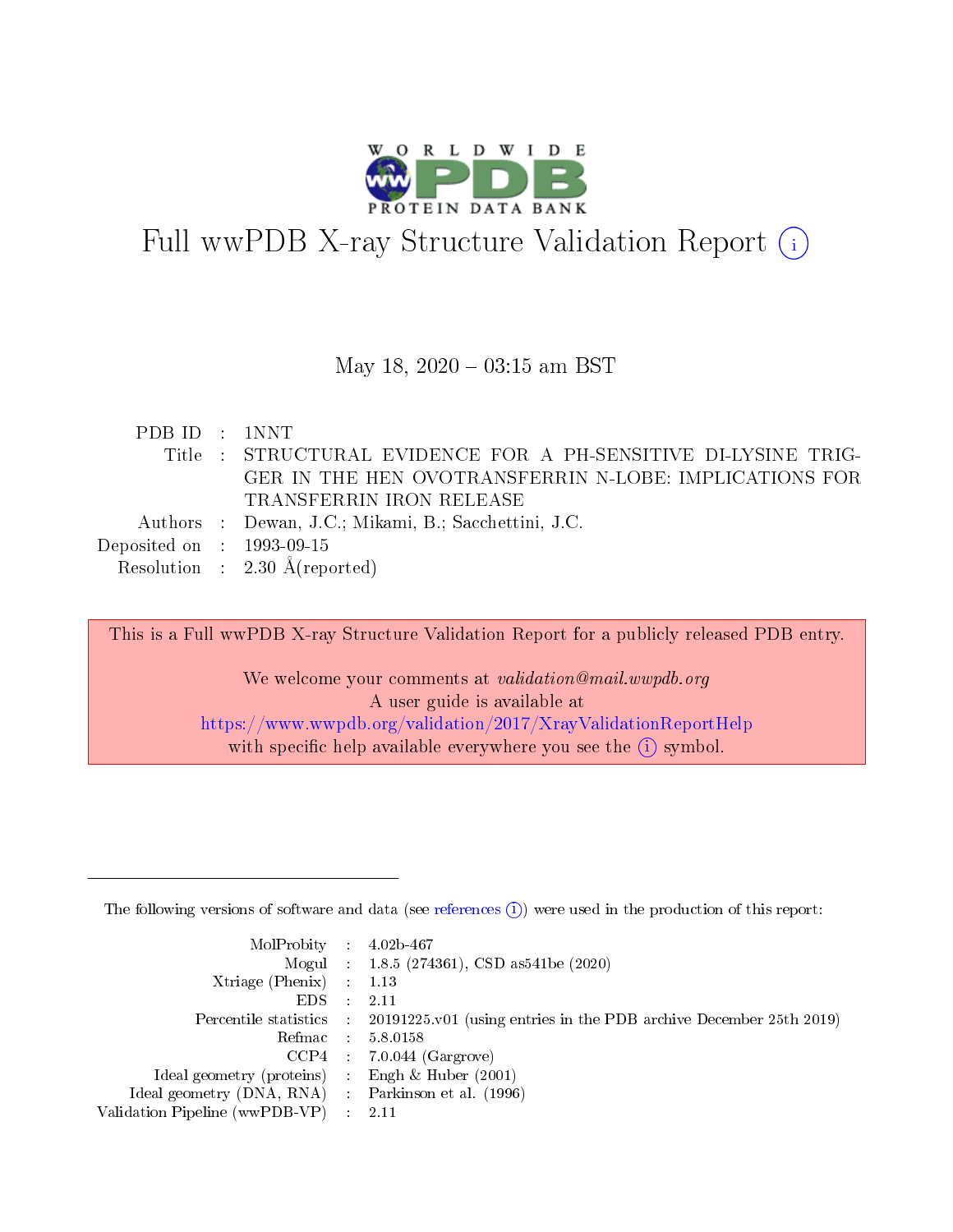# 1 [O](https://www.wwpdb.org/validation/2017/XrayValidationReportHelp#overall_quality)verall quality at a glance  $(i)$

The following experimental techniques were used to determine the structure: X-RAY DIFFRACTION

The reported resolution of this entry is 2.30 Å.

Percentile scores (ranging between 0-100) for global validation metrics of the entry are shown in the following graphic. The table shows the number of entries on which the scores are based.



| Metric.               | Whole archive       | Similar resolution                                 |
|-----------------------|---------------------|----------------------------------------------------|
|                       | (# $\rm{Entries}$ ) | $(\text{\#Entries, resolution range}(\text{\AA}))$ |
| Clashscore            | 141614              | $5643(2.30-2.30)$                                  |
| Ramachandran outliers | 138981              | $5575(2.30-2.30)$                                  |
| Sidechain outliers    | 138945              | $5575(2.30-2.30)$                                  |

The table below summarises the geometric issues observed across the polymeric chains and their fit to the electron density. The red, orange, yellow and green segments on the lower bar indicate the fraction of residues that contain outliers for  $\geq=3$ , 2, 1 and 0 types of geometric quality criteria respectively. A grey segment represents the fraction of residues that are not modelled. The numeric value for each fraction is indicated below the corresponding segment, with a dot representing fractions  $\epsilon = 5\%$ 

| Mol | Chain | Length     |     | Quality of chain |     |  |  |  |  |
|-----|-------|------------|-----|------------------|-----|--|--|--|--|
|     |       |            |     |                  |     |  |  |  |  |
|     |       | 290<br>ت⊿ت | 37% | 43%              | 18% |  |  |  |  |

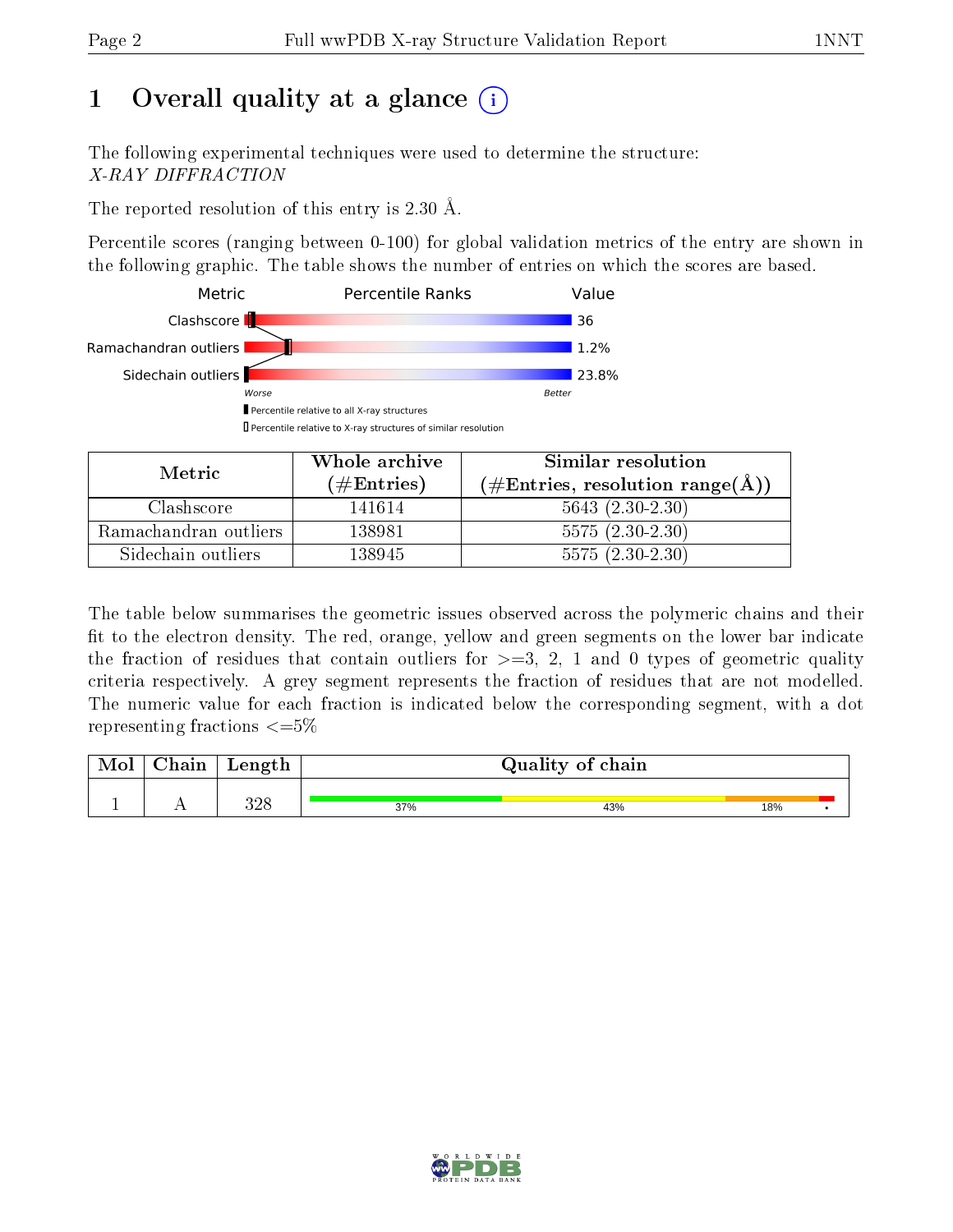# 2 Entry composition (i)

There are 4 unique types of molecules in this entry. The entry contains 2646 atoms, of which 0 are hydrogens and 0 are deuteriums.

In the tables below, the ZeroOcc column contains the number of atoms modelled with zero occupancy, the AltConf column contains the number of residues with at least one atom in alternate conformation and the Trace column contains the number of residues modelled with at most 2 atoms.

Molecule 1 is a protein called OVOTRANSFERRIN.

| Mol | Chain | Residues | Atoms                  |      |     |     | ZeroOcc | $\mid$ AltConf $\mid$ Trace |  |  |
|-----|-------|----------|------------------------|------|-----|-----|---------|-----------------------------|--|--|
|     |       | 328      | $_{\rm Total}$<br>2533 | 1592 | 435 | 491 | 15      |                             |  |  |

Molecule 2 is FE (III) ION (three-letter code: FE) (formula: Fe).

| Mol . | $\pm$ Chain $\pm$ Residues $^+$ | Atoms | ZeroOcc   AltConf |  |
|-------|---------------------------------|-------|-------------------|--|
|       |                                 | Total |                   |  |

• Molecule 3 is CARBONATE ION (three-letter code: CO3) (formula:  $CO<sub>3</sub>$ ).



|  | $Mol$   Chain   Residues | Atoms   |  |  | $\rm ZeroOcc$   Alt $\rm Conf$ |  |
|--|--------------------------|---------|--|--|--------------------------------|--|
|  |                          | Total C |  |  |                                |  |

• Molecule 4 is water.

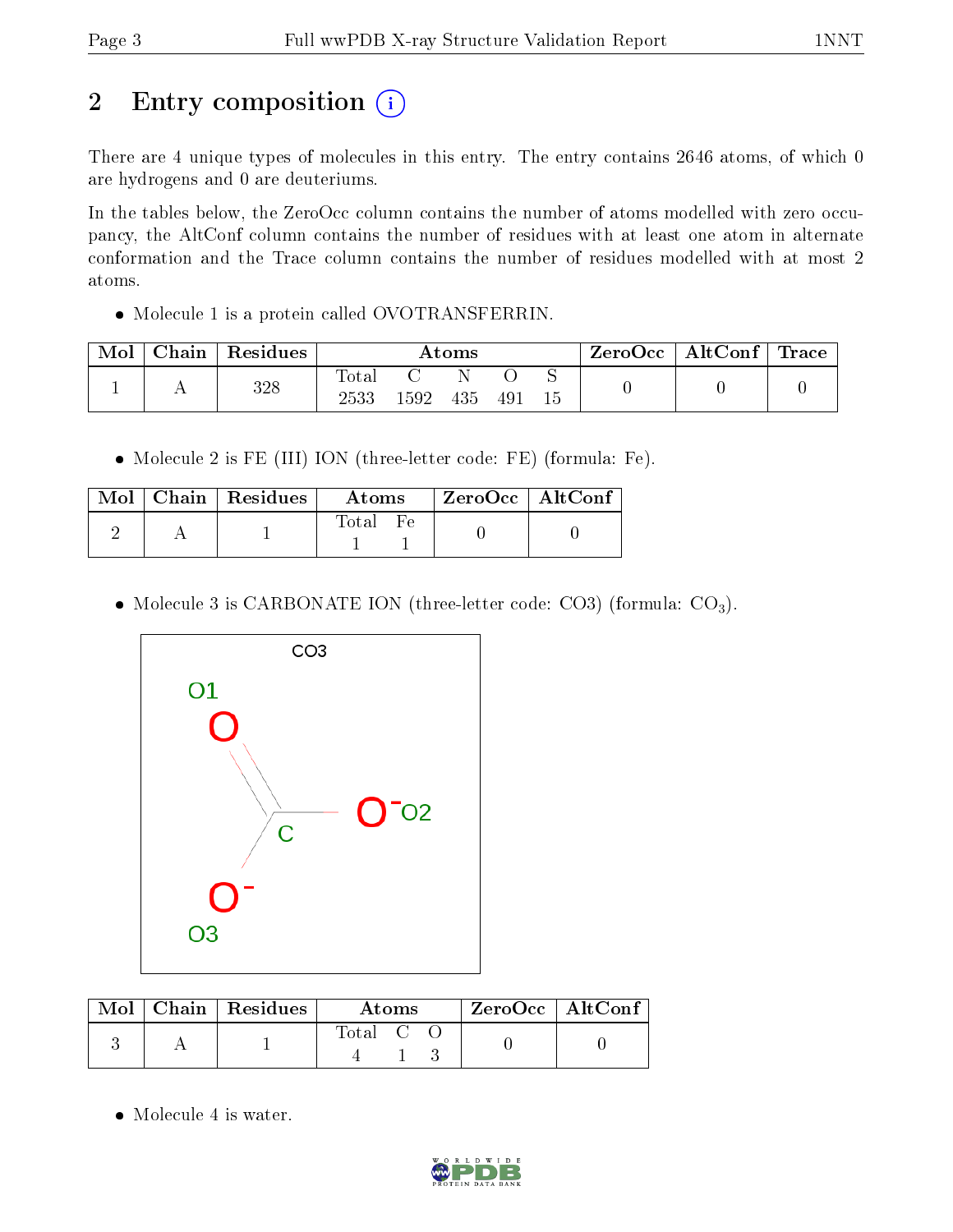|  | $\text{Mol}$   Chain   Residues | Atoms                   | ZeroOcc   AltConf |  |
|--|---------------------------------|-------------------------|-------------------|--|
|  | $108\,$                         | Total<br>$108\,$<br>108 |                   |  |

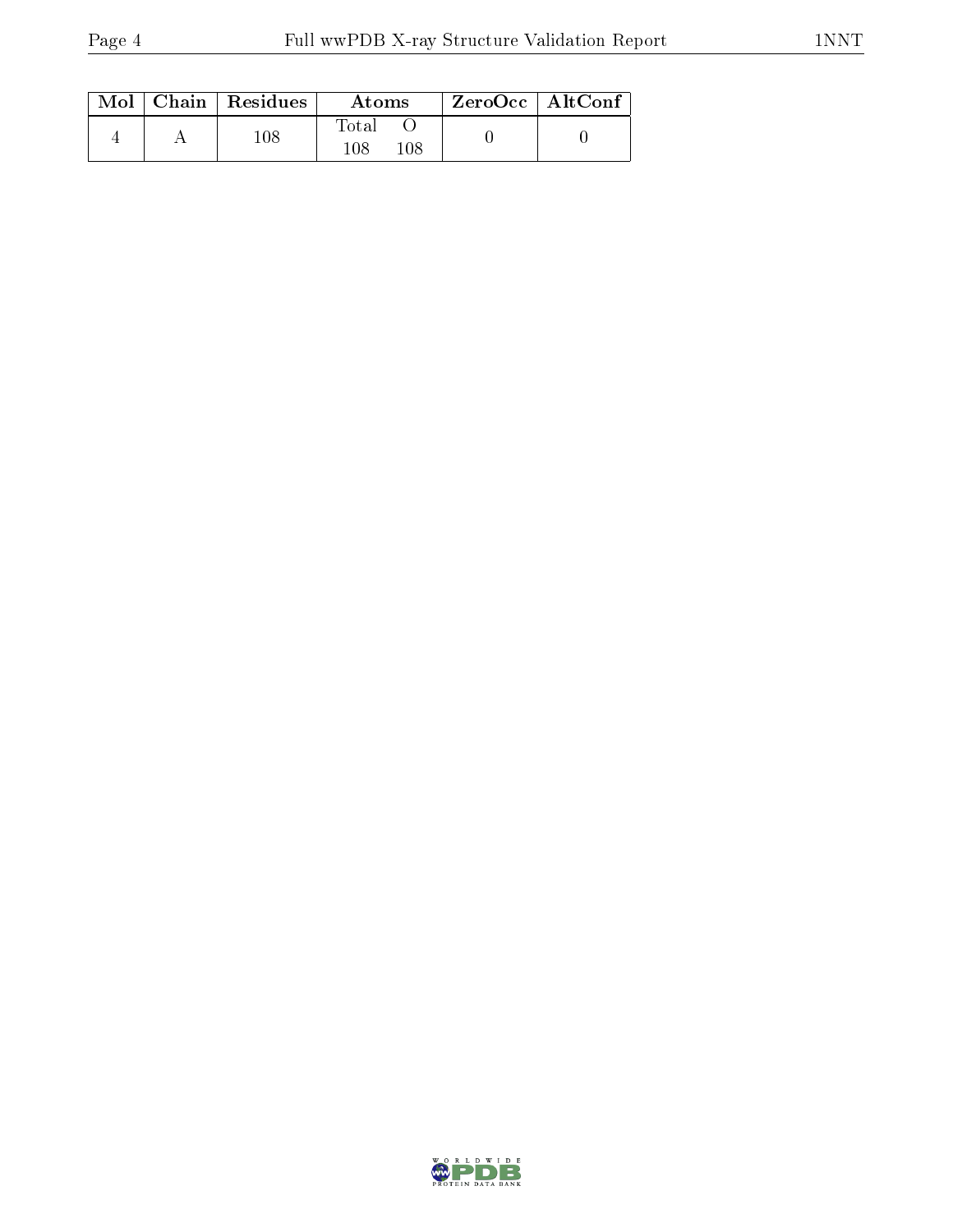# 3 Residue-property plots  $(i)$

These plots are drawn for all protein, RNA and DNA chains in the entry. The first graphic for a chain summarises the proportions of the various outlier classes displayed in the second graphic. The second graphic shows the sequence view annotated by issues in geometry. Residues are colorcoded according to the number of geometric quality criteria for which they contain at least one outlier: green  $= 0$ , yellow  $= 1$ , orange  $= 2$  and red  $= 3$  or more. Stretches of 2 or more consecutive residues without any outlier are shown as a green connector. Residues present in the sample, but not in the model, are shown in grey.



• Molecule 1: OVOTRANSFERRIN

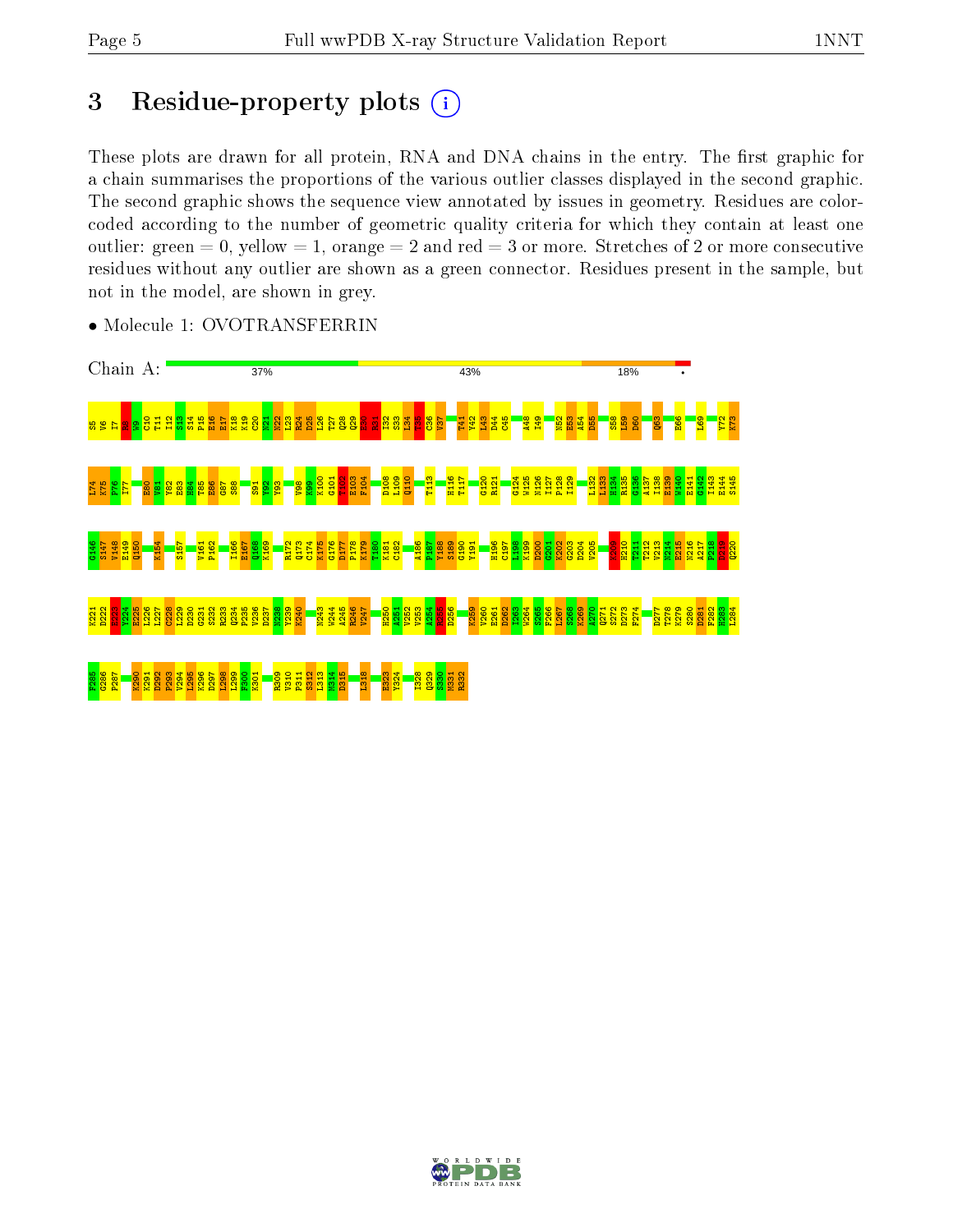# 4 Data and refinement statistics  $(i)$

| Property                                                             | Value                                           | Source                       |
|----------------------------------------------------------------------|-------------------------------------------------|------------------------------|
| Space group                                                          | P 21 21 21                                      | Depositor                    |
| Cell constants                                                       | $91.79\text{\AA}$<br>$46.94\rm\AA$<br>75.82Å    | Depositor                    |
| a, b, c, $\alpha$ , $\beta$ , $\gamma$                               | $90.00^\circ$<br>$90.00^\circ$<br>$90.00^\circ$ |                              |
| Resolution $(A)$                                                     | (Not available)<br>$-2.30$                      | Depositor                    |
|                                                                      | 28.37<br>1.92                                   | <b>EDS</b>                   |
| % Data completeness                                                  | (Not available) $((Not available)-2.30)$        | Depositor                    |
| (in resolution range)                                                | 54.0 $(28.37-1.92)$                             | <b>EDS</b>                   |
| $R_{merge}$                                                          | (Not available)                                 | Depositor                    |
| $\mathrm{R}_{sym}$                                                   | (Not available)                                 | Depositor                    |
| $\langle I/\sigma(I) \rangle^{-1}$                                   | $0.26$ (at 1.92Å)                               | Xtriage                      |
| Refinement program                                                   | TNT, X-PLOR                                     | Depositor                    |
|                                                                      | , (Not available)<br>0.160                      | Depositor                    |
| $R, R_{free}$                                                        | , (Not available)<br>0.202                      | DCC                          |
| $R_{free}$ test set                                                  | No test flags present.                          | wwPDB-VP                     |
| Wilson B-factor $(\overline{A}^2)$                                   | $21.5\,$                                        | Xtriage                      |
| Anisotropy                                                           | 0.168                                           | Xtriage                      |
| Bulk solvent $k_{sol}(e/\mathring{A}^3)$ , $B_{sol}(\mathring{A}^2)$ | $0.25$ , 76.2                                   | <b>EDS</b>                   |
| L-test for $\text{twinning}^2$                                       | $< L >$ = 0.47, $< L2 >$ = 0.31                 | $\overline{\text{X}}$ triage |
| Estimated twinning fraction                                          | No twinning to report.                          | Xtriage                      |
| $F_o, F_c$ correlation                                               | 0.94                                            | <b>EDS</b>                   |
| Total number of atoms                                                | 2646                                            | wwPDB-VP                     |
| Average B, all atoms $(A^2)$                                         | 27.0                                            | wwPDB-VP                     |

Xtriage's analysis on translational NCS is as follows: The largest off-origin peak in the Patterson function is  $5.33\%$  of the height of the origin peak. No significant pseudotranslation is detected.

<sup>&</sup>lt;sup>2</sup>Theoretical values of  $\langle |L| \rangle$ ,  $\langle L^2 \rangle$  for acentric reflections are 0.5, 0.333 respectively for untwinned datasets, and 0.375, 0.2 for perfectly twinned datasets.



<span id="page-5-1"></span><span id="page-5-0"></span><sup>1</sup> Intensities estimated from amplitudes.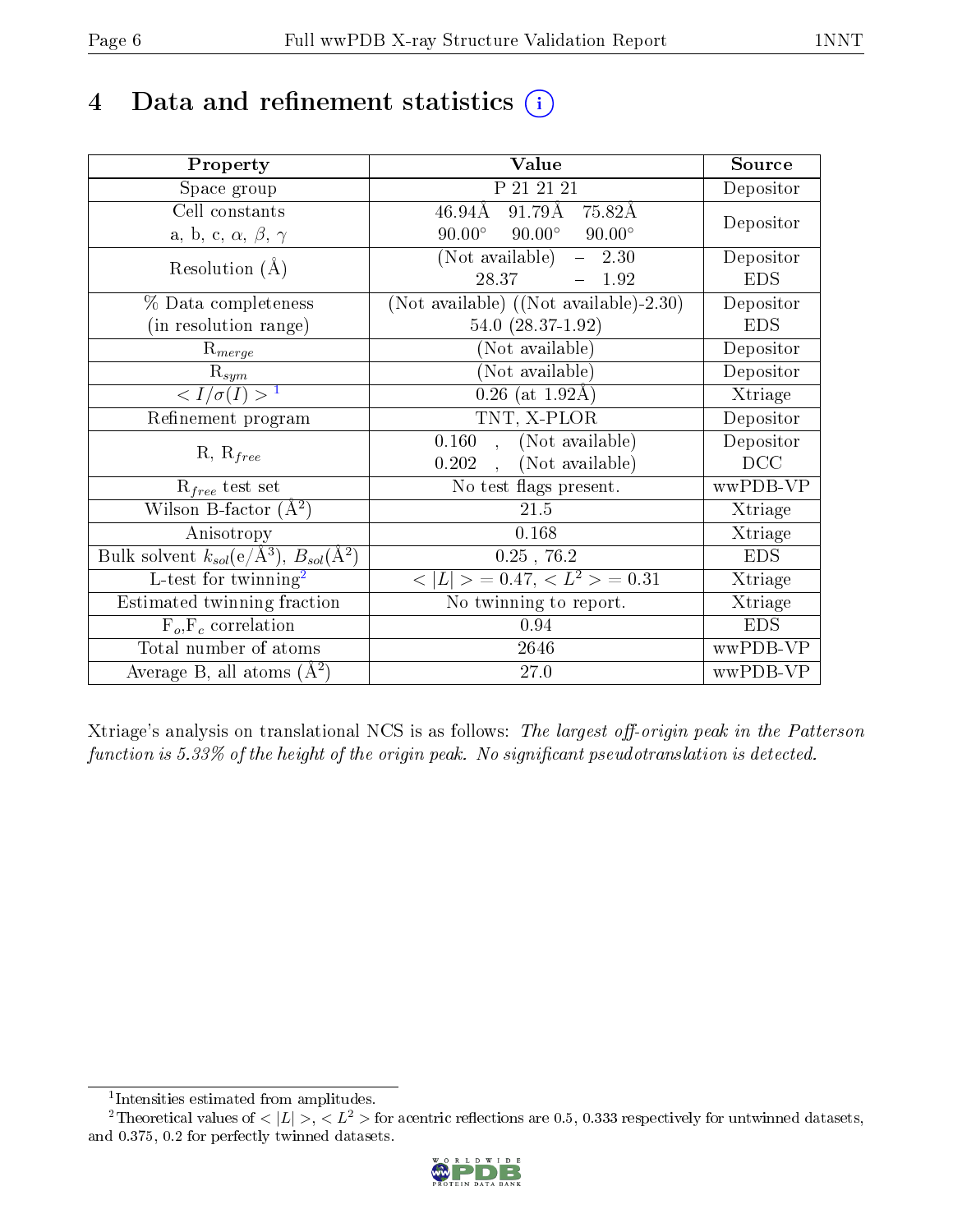# 5 Model quality  $(i)$

# 5.1 Standard geometry  $(i)$

Bond lengths and bond angles in the following residue types are not validated in this section: CO3, FE

The Z score for a bond length (or angle) is the number of standard deviations the observed value is removed from the expected value. A bond length (or angle) with  $|Z| > 5$  is considered an outlier worth inspection. RMSZ is the root-mean-square of all Z scores of the bond lengths (or angles).

| Mol | Chain |      | Bond lengths        | Bond angles |                  |  |
|-----|-------|------|---------------------|-------------|------------------|--|
|     |       | RMSZ | $\# Z  > 5$         | RMSZ        | # $ Z  > 5$      |  |
|     |       |      | $19/2586$ $(0.7\%)$ | $1.39\,$    | $40/3497(1.1\%)$ |  |

All (19) bond length outliers are listed below:

| Mol            | Chain            | Res | <b>Type</b>  | Atoms    | $\mathbf{Z}$ | Observed $(A)$ | $\overline{\text{Ideal}}(\AA)$ |
|----------------|------------------|-----|--------------|----------|--------------|----------------|--------------------------------|
| 1              | A                | 144 | <b>GLU</b>   | $CD-OE2$ | 9.68         | 1.36           | 1.25                           |
| $\mathbf 1$    | $\boldsymbol{A}$ | 261 | GLU          | $CD-OE2$ | 7.63         | 1.34           | 1.25                           |
| 1              | A                | 323 | GLU          | $CD-OE1$ | 7.31         | 1.33           | 1.25                           |
| $\overline{1}$ | $\boldsymbol{A}$ | 103 | <b>GLU</b>   | $CD-OE2$ | 7.23         | 1.33           | 1.25                           |
| 1              | $\bf{A}$         | 149 | GLU          | $CD-OE1$ | 6.84         | 1.33           | 1.25                           |
| 1              | A                | 139 | GLU          | $CD-OE2$ | 6.61         | 1.32           | 1.25                           |
| $\mathbf{1}$   | $\bf{A}$         | 86  | <b>GLU</b>   | $CD-OE1$ | 6.42         | 1.32           | 1.25                           |
| $\overline{1}$ | $\boldsymbol{A}$ | 141 | <b>GLU</b>   | $CD-OE2$ | 6.26         | 1.32           | 1.25                           |
| 1              | A                | 80  | GLU          | $CD-OE1$ | $-6.13$      | 1.19           | 1.25                           |
| 1              | A                | 167 | <b>GLU</b>   | $CD-OE2$ | 5.94         | 1.32           | 1.25                           |
| 1              | $\boldsymbol{A}$ | 53  | GLU          | $CD-OE2$ | 5.88         | 1.32           | 1.25                           |
| $\mathbf 1$    | A                | 223 | GLU          | $CD-OE1$ | 5.86         | 1.32           | 1.25                           |
| $\mathbf 1$    | A                | 225 | GLU          | $CD-OE1$ | 5.63         | 1.31           | 1.25                           |
| 1              | $\boldsymbol{A}$ | 66  | GLU          | $CD-OE1$ | 5.50         | 1.31           | $1.25\,$                       |
| 1              | A                | 17  | <b>GLU</b>   | $CD-OE1$ | 5.40         | 1.31           | 1.25                           |
| 1              | $\bf{A}$         | 16  | GLU          | $CD-OE1$ | 5.33         | 1.31           | 1.25                           |
| 1              | $\bf{A}$         | 215 | GLU          | $CD-OE2$ | 5.28         | 1.31           | 1.25                           |
| 1              | А                | 30  | GLU          | $CD-OE2$ | 5.22         | 1.31           | 1.25                           |
| 1              | А                | 83  | $_{\rm GLU}$ | CD-OE1   | 5.19         | 1.31           | 1.25                           |

All (40) bond angle outliers are listed below:

| Mol | Chain |     | $\vert$ Res $\vert$ Type | Atoms                         |         | Observed $(^\circ)$ | Ideal $(°)$ |
|-----|-------|-----|--------------------------|-------------------------------|---------|---------------------|-------------|
|     |       | 297 | ASP.                     | CB-CG-OD1                     | $-9.83$ | 109.45              | 118.30      |
|     |       | 277 | ASP.                     | $\mid$ CB-CG-OD1 $\mid$ -8.14 |         | 110.97              | 118.30      |

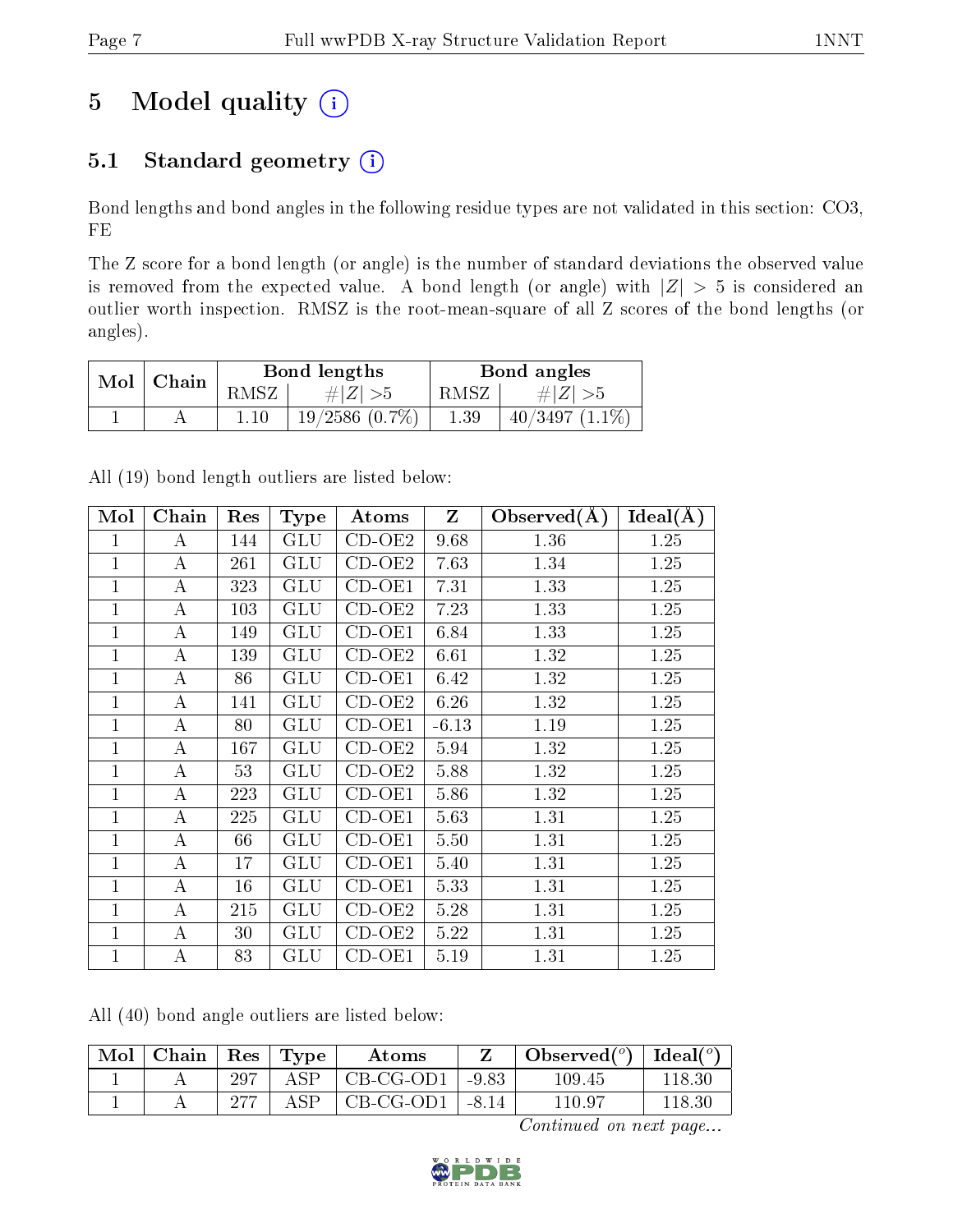| Mol          | Chain            | Res | Type                    | Atoms                          | $\mathbf{Z}$ | Observed $(°)$ | Ideal $(°)$ |
|--------------|------------------|-----|-------------------------|--------------------------------|--------------|----------------|-------------|
| $\mathbf{1}$ | Α                | 297 | ASP                     | $CB-CG-OD2$                    | 7.72         | 125.25         | 118.30      |
| $\mathbf{1}$ | A                | 60  | ASP                     | $\overline{CB}$ -CG-OD2        | $-7.71$      | 111.36         | 118.30      |
| $\mathbf{1}$ | $\bf{A}$         | 200 | $\overline{\text{ASP}}$ | $CB-CG-OD1$                    | 7.65         | 125.19         | 118.30      |
| $\mathbf{1}$ | A                | 121 | $\rm{ARG}$              | $\overline{\text{NE}}$ -CZ-NH2 | $-7.60$      | 116.50         | 120.30      |
| $\mathbf{1}$ | А                | 315 | $\overline{\text{ASP}}$ | $CB-CG-OD1$                    | 7.51         | 125.06         | 118.30      |
| $\mathbf{1}$ | A                | 60  | ASP                     | $CB-CG-OD1$                    | 7.44         | 125.00         | 118.30      |
| $\mathbf{1}$ | $\boldsymbol{A}$ | 25  | ASP                     | $CB-CG-OD1$                    | $-7.37$      | 111.67         | 118.30      |
| $\mathbf{1}$ | A                | 315 | ASP                     | $CB-CG-OD2$                    | $-7.33$      | 111.71         | 118.30      |
| $\mathbf{1}$ | A                | 177 | ASP                     | $CB-CG-OD2$                    | $-7.24$      | 111.79         | 118.30      |
| $\mathbf{1}$ | А                | 204 | ASP                     | $CB-CG-OD1$                    | $-6.83$      | 112.15         | 118.30      |
| $\mathbf{1}$ | A                | 277 | ASP                     | $CB-CG-OD2$                    | 6.74         | 124.37         | 118.30      |
| $\mathbf{1}$ | A                | 200 | ASP                     | $\overline{\text{CB-CG-OD2}}$  | $-6.64$      | 112.32         | 118.30      |
| $\mathbf{1}$ | A                | 292 | ASP                     | $CB-CG-OD1$                    | 6.49         | 124.14         | 118.30      |
| $\mathbf{1}$ | $\boldsymbol{A}$ | 8   | $\rm{ARG}$              | NE-CZ-NH1                      | 6.45         | 123.53         | 120.30      |
| $\mathbf{1}$ | $\boldsymbol{A}$ | 292 | $\overline{\text{ASP}}$ | $CB-CG-OD2$                    | $-6.37$      | 112.57         | 118.30      |
| $\mathbf{1}$ | $\boldsymbol{A}$ | 219 | <b>ASP</b>              | $CB-CG-OD2$                    | 6.36         | 124.02         | 118.30      |
| $\mathbf{1}$ | А                | 219 | ASP                     | $CB-CG-OD1$                    | $-6.30$      | 112.63         | 118.30      |
| $\mathbf{1}$ | A                | 262 | ASP                     | $CB-CG-OD1$                    | 6.15         | 123.83         | 118.30      |
| $\mathbf{1}$ | $\boldsymbol{A}$ | 262 | <b>ASP</b>              | $CB-CG-OD2$                    | $-6.13$      | 112.79         | 118.30      |
| $\mathbf{1}$ | $\boldsymbol{A}$ | 255 | $\rm{ARG}$              | NE-CZ-NH1                      | 6.09         | 123.34         | 120.30      |
| $\mathbf{1}$ | A                | 209 | <b>LYS</b>              | $CB-CA-C$                      | $-5.99$      | 98.42          | 110.40      |
| $\mathbf{1}$ | $\boldsymbol{A}$ | 55  | $\overline{\text{ASP}}$ | $CB-CG-OD1$                    | $-5.93$      | 112.96         | 118.30      |
| $\mathbf{1}$ | A                | 222 | ASP                     | $CB-CG-OD1$                    | $-5.87$      | 113.02         | 118.30      |
| $\mathbf{1}$ | А                | 273 | ASP                     | $CB-CG-OD1$                    | $-5.84$      | 113.04         | 118.30      |
| $\mathbf{1}$ | A                | 44  | ASP                     | $CB-CG-OD2$                    | $-5.81$      | 113.07         | 118.30      |
| $\mathbf{1}$ | $\boldsymbol{A}$ | 35  | <b>THR</b>              | $N$ -CA-CB                     | 5.58         | 120.89         | 110.30      |
| $\mathbf{1}$ | A                | 177 | ASP                     | $CB-CG-OD1$                    | 5.50         | 123.25         | 118.30      |
| $\mathbf{1}$ | A                | 281 | <b>ASP</b>              | $CB-CG-OD1$                    | $-5.49$      | 113.36         | 118.30      |
| $\mathbf{1}$ | А                | 246 | $\rm{ARG}$              | $NE$ - $CZ$ - $NH1$            | 5.46         | 123.03         | 120.30      |
| $\perp$      | А                | 256 | ASP                     | $CB-CG-OD1$                    | 5.34         | 123.11         | 118.30      |
| $\mathbf 1$  | A                | 222 | ASP                     | $CB-CG-OD2$                    | 5.32         | 123.09         | 118.30      |
| $\mathbf{1}$ | A                | 256 | ASP                     | $CB-CG-OD2$                    | $-5.26$      | 113.57         | 118.30      |
| $\mathbf{1}$ | A                | 196 | HIS                     | $CA-CB-CG$                     | $-5.25$      | 104.67         | 113.60      |
| $\mathbf{1}$ | A                | 31  | $\rm{ARG}$              | NE-CZ-NH <sub>2</sub>          | $-5.25$      | 117.68         | 120.30      |
| $\mathbf{1}$ | A                | 55  | ASP                     | $CB-CG-OD2$                    | 5.25         | 123.02         | 118.30      |
| $\mathbf 1$  | A                | 273 | ASP                     | $CB-CG-OD2$                    | 5.17         | 122.96         | 118.30      |
| $\mathbf{1}$ | A                | 25  | ASP                     | $CB-CG-OD2$                    | 5.17         | 122.95         | 118.30      |
| $\mathbf 1$  | A                | 237 | ASP                     | $CB-CG-OD2$                    | 5.09         | 122.88         | 118.30      |

There are no chirality outliers.

There are no planarity outliers.

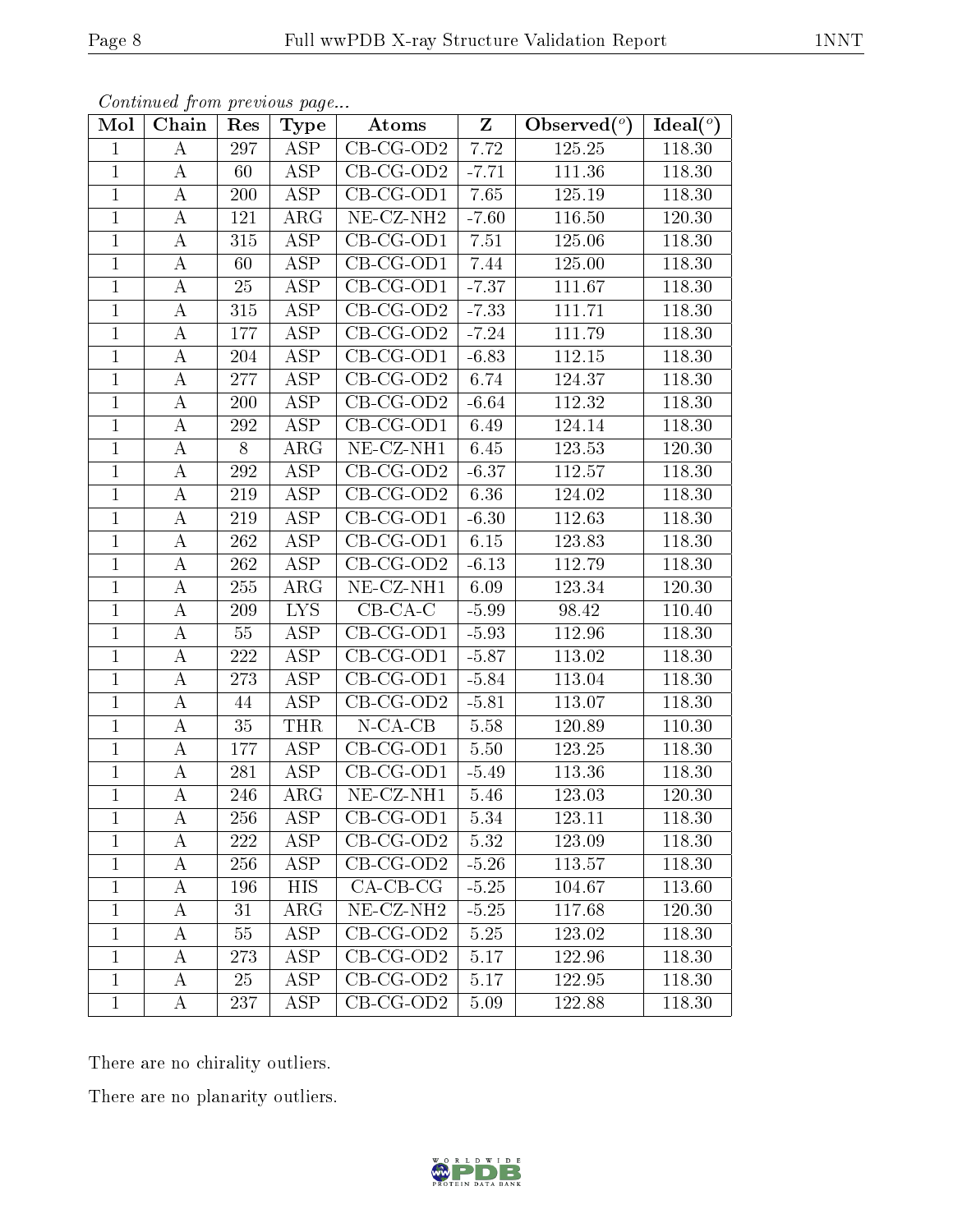## 5.2 Too-close contacts  $(i)$

In the following table, the Non-H and H(model) columns list the number of non-hydrogen atoms and hydrogen atoms in the chain respectively. The H(added) column lists the number of hydrogen atoms added and optimized by MolProbity. The Clashes column lists the number of clashes within the asymmetric unit, whereas Symm-Clashes lists symmetry related clashes.

| $Mol \mid$ |      |      |     | Chain   Non-H   H(model)   H(added)   Clashes   Symm-Clashes |
|------------|------|------|-----|--------------------------------------------------------------|
|            | 2533 | 2470 | 182 |                                                              |
|            |      |      |     |                                                              |
|            |      |      |     |                                                              |
|            | 108  |      |     |                                                              |
|            | 2646 | 2470 | 182 |                                                              |

The all-atom clashscore is defined as the number of clashes found per 1000 atoms (including hydrogen atoms). The all-atom clashscore for this structure is 36.

All (182) close contacts within the same asymmetric unit are listed below, sorted by their clash magnitude.

| Atom-1              | Atom-2                       | Interatomic    | Clash         |
|---------------------|------------------------------|----------------|---------------|
|                     |                              | distance $(A)$ | overlap $(A)$ |
| 1:A:220:GLN:HB2     | 1:A:223:GLU:HG3              | 1.38           | 1.04          |
| 1:A:143:ILE:H       | 1:A:143:ILE:HD12             | 1.25           | 1.00          |
| 1: A:59:LEU:HG      | 1:A:63:GLN:HB2               | 1.52           | 0.91          |
| 1: A:191:TYR:CE1    | 1: A:209: LYS: HG3           | 2.12           | 0.85          |
| 1: A:93:TYR:H       | 1:A:210:HIS:HD2              | 1.23           | 0.83          |
| 1: A:229:LEU:HD11   | 1: A:244:TRP:HA              | 1.60           | 0.81          |
| 1:A:209:LYS:NZ      | 1: A:301: LYS: NZ            | 2.29           | 0.81          |
| 1:A:332:ARG:HG3     | 1:A:332:ARG:HH11             | 1.45           | 0.81          |
| 1:A:173:GLN:HB3     | 1:A:202:LYS:HB3              | 1.64           | 0.80          |
| 1: A:41:THR:HG23    | 1:A:43:LEU:H                 | 1.47           | 0.79          |
| 1: A:11:THR:HB      | 1: A:16: GLU: HG2            | 1.64           | 0.79          |
| 1: A:209:LYS:HZ3    | 1: A:301: LYS: NZ            | 1.81           | 0.77          |
| 1: A: 169: LYS: HG3 | 1:A:172:ARG:NH1              | 1.99           | 0.77          |
| 1: A:324:TYR:CZ     | 1:A:328:ILE:HD11             | 2.20           | 0.76          |
| 1: A: 41: THR: HG23 | 1: A: 43: LEU: N             | 2.01           | 0.76          |
| 1:A:74:LEU:HB3      | 1: A:253: VAL:CG1            | 2.16           | 0.75          |
| 1:A:267:LEU:O       | $1:A:271:GLN:H\overline{G2}$ | 1.87           | 0.75          |
| 1:A:77:ILE:HG13     | 1:A:260:VAL:HG13             | 1.68           | 0.74          |
| 1:A:6:VAL:HG12      | 1: A:33: SER:OG              | 1.87           | 0.73          |
| 1: A:30: GLU:OE1    | 1:A:269:LYS:HE3              | 1.87           | 0.73          |
| 1: A:32: ILE: HD13  | 1:A:262:ASP:O                | 1.88           | 0.73          |
| 1: A:324:TYR:O      | 1:A:328:ILE:HD12             | 1.89           | 0.73          |
| 1:A:175:LYS:HG3     | 1:A:176:GLY:N                | 2.05           | 0.72          |

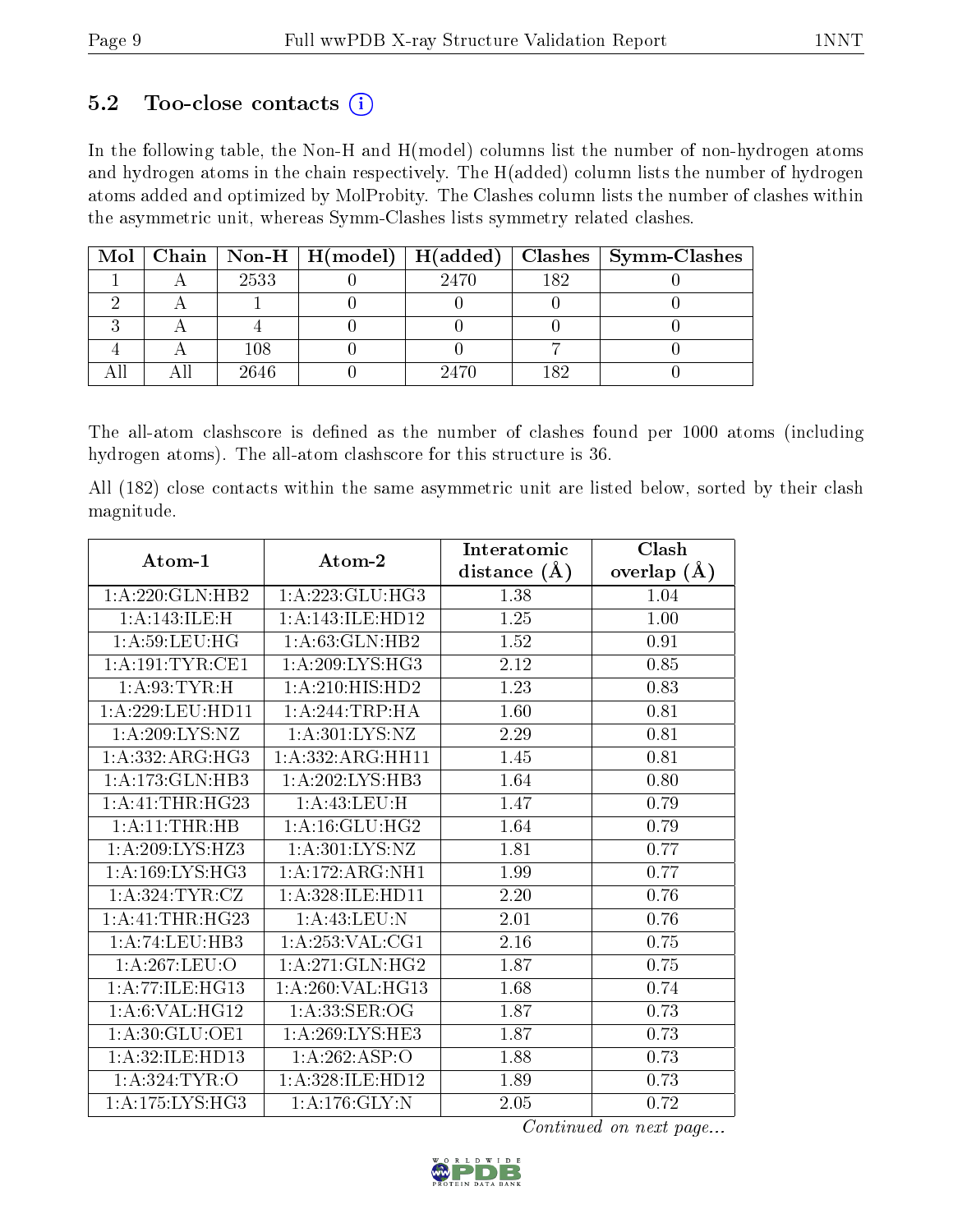| Continuea from previous page |                                     | Clash<br>Interatomic |               |  |
|------------------------------|-------------------------------------|----------------------|---------------|--|
| Atom-1                       | Atom-2                              | distance $(A)$       | overlap $(A)$ |  |
| 1:A:24:ARG:O                 | 1: A:27:THR:HG22                    | 1.89                 | 0.71          |  |
| 1:A:143:ILE:CD1              | 1:A:143:ILE:H                       | 1.98                 | 0.71          |  |
| 1: A:229:LEU:HD21            | 1: A:244:TRP:CD2                    | 2.25                 | 0.71          |  |
| 1:A:24:ARG:HH11              | 1: A:24: ARG:HG2                    | 1.55                 | 0.71          |  |
| 1:A:24:ARG:NH1               | 1: A:24: ARG: HG2                   | 2.07                 | 0.69          |  |
| 1: A: 191: TYR: CD1          | 1:A:209:LYS:HG3                     | 2.27                 | 0.69          |  |
| 1:A:75:LYS:HE3               | 1: A:312: SER:O                     | $1.92\,$             | 0.69          |  |
| 1: A:45: CYS:O               | 1:A:49:ILE:HG13                     | 1.93                 | 0.68          |  |
| 1: A:324:TYR:CE1             | 1:A:328:ILE:HD11                    | 2.29                 | 0.68          |  |
| 1:A:234:GLN:HB3              | 1:A:235:PRO:HD2                     | 1.74                 | 0.68          |  |
| 1: A:221:LYS:N               | 4: A:521: HOH:O                     | 2.28                 | 0.67          |  |
| 1: A:209: LYS: NZ            | 1:A:301:LYS:HZ1                     | 1.92                 | 0.66          |  |
| 1: A: 166: ILE: O            | $1:A:167:\overline{GLU:HG2}$        | 1.95                 | 0.66          |  |
| 1: A:86: GLU:N               | 1: A:86: GLU:OE1                    | 2.29                 | 0.66          |  |
| 1:A:293:PRO:HA               | 1:A:296:LYS:HG3                     | 1.78                 | 0.66          |  |
| 1:A:116:HIS:CD2              | 1:A:161:VAL:HG22                    | 2.31                 | 0.66          |  |
| 1:A:74:LEU:HB3               | 1:A:253:VAL:HG13                    | 1.77                 | 0.65          |  |
| 1:A:14:SER:HB2               | 1:A:15:PRO:HD3                      | 1.79                 | 0.65          |  |
| 1: A:93:TYR:H                | 1:A:210:HIS:CD2                     | 2.09                 | 0.64          |  |
| 1:A:23:LEU:HB2               | 1:A:282:PHE:CZ                      | 2.33                 | 0.64          |  |
| 1: A:14: SER:O               | 1:A:17:GLU:HB3                      | 1.99                 | 0.63          |  |
| 1:A:213:VAL:HG21             | 1: A:236: VAL: CG2                  | 2.29                 | 0.62          |  |
| 1:A:73:LYS:HB3               | 1: A: 73: LYS: NZ                   | 2.14                 | 0.62          |  |
| 1:A:125:TRP:C                | 1:A:128:PRO:HD2                     | 2.20                 | 0.62          |  |
| 1:A:169:LYS:HG3              | 1:A:172:ARG:HH12                    | 1.64                 | 0.61          |  |
| 1: A:24: ARG:HA              | 1:A:27:THR:HG22                     | 1.82                 | 0.61          |  |
| 1: A:274:PHE:HA              | 1:A:278:THR:HB                      | 1.81                 | 0.61          |  |
| 1:A:255:ARG:HB2              | 1:A:255:ARG:NH1                     | 2.15                 | 0.61          |  |
| 1: A:229:LEU:CD1             | 1: A:244:TRP:HA                     | 2.30                 | 0.61          |  |
| 1:A:55:ASP:OD2               | 1: A: 259: LYS: NZ                  | 2.35                 | 0.60          |  |
| 1: A:209: LYS: HZ3           | 1: A:301:LYS:CE                     | 2.12                 | 0.60          |  |
| 1: A:98: VAL: HG13           | 1: A:205: VAL:HG12                  | 1.83                 | 0.60          |  |
| 1: A:49: ILE: O              | 1:A:255:ARG:HD3                     | 2.01                 | 0.60          |  |
| 1:A:12:ILE:HG13              | 1:A:16:GLU:OE2                      | 2.02                 | 0.60          |  |
| 1: A:295:LEU:HA              | 1: A:298:LEU:HD21                   | 1.83                 | 0.60          |  |
| 1: A:226:LEU:O               | 1:A:233:ARG:HA                      | 2.02                 | 0.60          |  |
| 1:A:17:GLU:OE2               | 1:A:36:CYS:HB2                      | 2.02                 | 0.59          |  |
| 1:A:24:ARG:HB2               | 1: A:34:LEU:HB3                     | 1.85                 | 0.59          |  |
| 1:A:296:LYS:O                | 1: A:298:LEU:HD13                   | 2.03                 | 0.59          |  |
| 1:A:73:LYS:HB3               | 1: A: 73: LYS: HZ2                  | 1.67                 | 0.59          |  |
| 1:A:150:GLN:O                | $1:A:154:\overline{\text{LYS:HG3}}$ | 2.02                 | 0.58          |  |

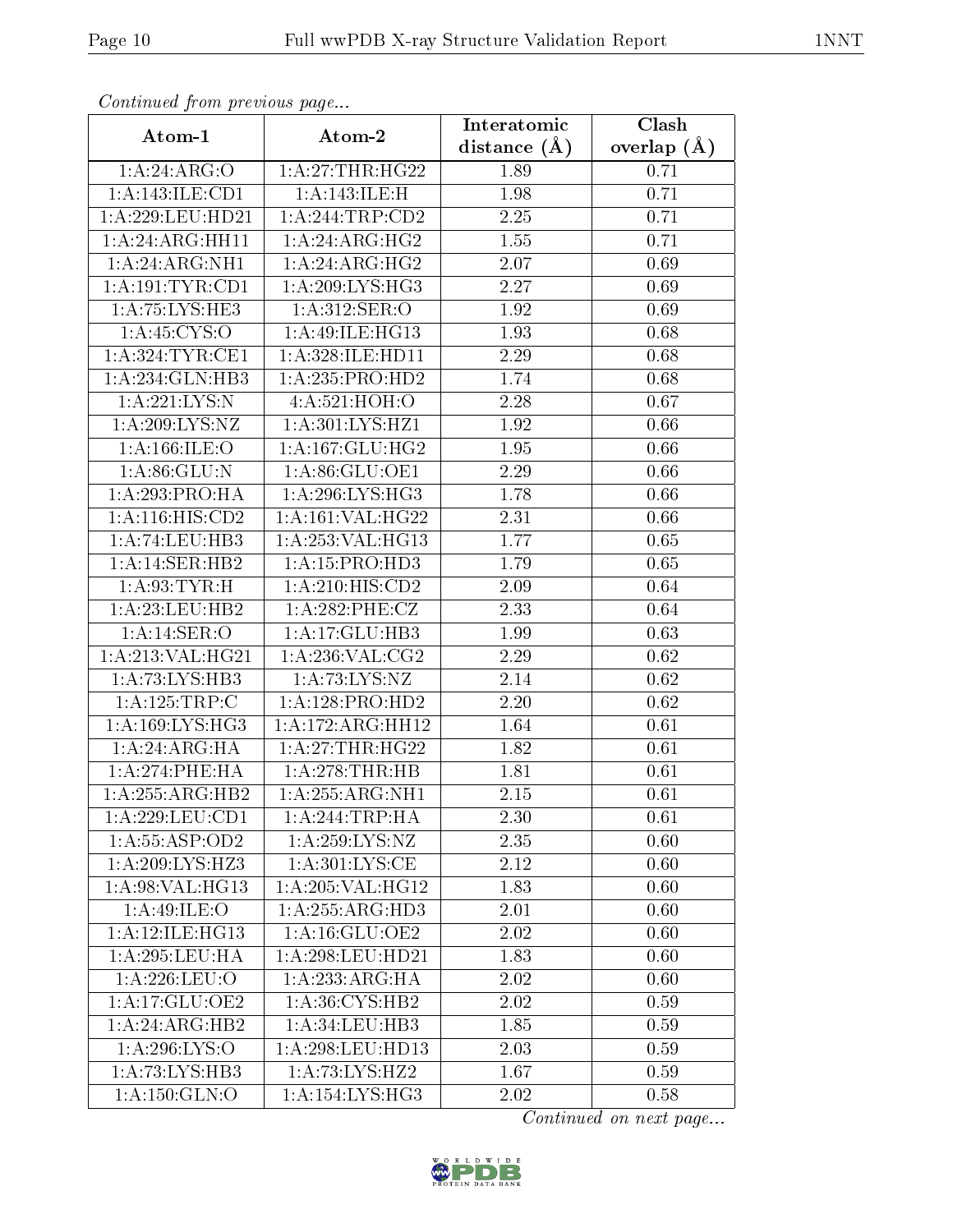| Continuea from previous page |                              | Interatomic       | Clash             |
|------------------------------|------------------------------|-------------------|-------------------|
| Atom-1                       | Atom-2                       | distance $(\AA)$  | overlap $(A)$     |
| 1:A:295:LEU:O                | 1:A:298:LEU:HD22             | 2.04              | 0.58              |
| 1:A:17:GLU:O                 | 1:A:20:CYS:HB3               | 2.03              | 0.58              |
| 1: A:216: ASN:O              | 1: A:290: LYS: HG2           | 2.04              | 0.57              |
| 1: A: 162: PRO:HG2           | 1:A:189:SER:HA               | 1.86              | 0.57              |
| 1:A:209:LYS:NZ               | 1:A:301:LYS:HZ3              | 2.02              | 0.56              |
| 1: A: 126: ASN: HA           | 1: A: 331: MET: HE1          | 1.88              | 0.56              |
| 1: A:174: CYS:O              | 1: A: 181: LYS: HD2          | 2.06              | 0.56              |
| 1: A:32: ILE: HG21           | 1: A:266:PHE:HB2             | 1.87              | 0.56              |
| 1:A:178:PRO:HA               | 1: A:181:LYS:HG2             | 1.88              | 0.56              |
| 1:A:48:ALA:HB1               | 1: A:53: GLU:HB2             | 1.87              | 0.56              |
| 1: A:209: LYS: HZ2           | 1: A:301: LYS: NZ            | 2.03              | 0.55              |
| 1: A:98: VAL:CG1             | 1:A:205:VAL:HG12             | 2.36              | 0.55              |
| 1:A:132:LEU:HB3              | 1:A:138:ILE:HD12             | 1.88              | 0.55              |
| 1:A:240:LYS:O                | 1: A:240: LYS: HD2           | 2.07              | 0.55              |
| 1:A:217:ALA:HB1              | 1:A:220:GLN:HG2              | 1.90              | 0.54              |
| 1: A: 7: ILE: HD11           | 1: A:34:LEU:CD2              | 2.38              | 0.54              |
| 1:A:117:THR:HG22             | 1: A: 190: GLY: C            | 2.29              | 0.54              |
| 1: A:239:TYR:O               | 1:A:243:ASN:HB3              | 2.08              | 0.53              |
| 1:A:24:ARG:HH11              | 1: A:24:ARG:CG               | $\overline{2.22}$ | 0.53              |
| 1: A: 188: TYR: CZ           | 1: A: 197: CYS: HA           | 2.44              | 0.53              |
| 1:A:10:CYS:HA                | 1: A:37: VAL:O               | 2.09              | 0.53              |
| 1:A:147:SER:OG               | 1:A:148:VAL:N                | 2.40              | 0.52              |
| 1:A:173:GLN:NE2              | 1:A:202:LYS:O                | 2.39              | 0.52              |
| 1:A:24:ARG:CA                | 1: A:27:THR:HG22             | 2.39              | 0.52              |
| 1: A:24: ARG:HA              | 1: A:27:THR:CG2              | 2.39              | $0.52\,$          |
| 1: A: 332: ARG: CG           | 1:A:332:ARG:HH11             | 2.19              | 0.52              |
| 1:A:225:GLU:HB2              | 1: A:234: GLN:O              | 2.10              | 0.52              |
| 1: A: 103: GLU:O             | 1:A:104:PHE:HB3              | 2.09              | $\overline{0.52}$ |
| 1: A:264:TRP:HA              | 1: A:264:TRP:CE3             | 2.44              | 0.52              |
| 1:A:291:LYS:HD3              | 1:A:295:LEU:HB2              | 1.91              | 0.52              |
| 1: A:213: VAL:HG21           | 1: A:236: VAL:HG21           | 1.90              | 0.52              |
| 1:A:213:VAL:HG21             | 1: A:236: VAL:HG22           | 1.92              | 0.52              |
| 1: A:229:LEU:HD21            | 1:A:244:TRP:CE2              | 2.45              | 0.51              |
| 1:A:210:HIS:HB2              | 1: A:239:TYR:CG              | 2.46              | 0.51              |
| 1: A:116: HIS: HD2           | 1:A:161:VAL:HG22             | 1.73              | 0.51              |
| 1: A: 104: PHE: CD2          | $1:A:233:ARG:\overline{N}H2$ | 2.79              | 0.51              |
| 1:A:324:TYR:CE2              | 1: A:328: ILE: HD11          | 2.46              | 0.51              |
| 1:A:91:SER:HB2               | 1:A:247:VAL:O                | 2.10              | 0.51              |
| 1: A:102:THR:OG1             | 1:A:102:THR:O                | 2.29              | 0.51              |
| 1:A:177:ASP:O                | 1:A:181:LYS:N                | 2.43              | 0.51              |
| 1: A:104:PHE:CE2             | 1:A:233:ARG:NH2              | 2.79              | 0.50              |

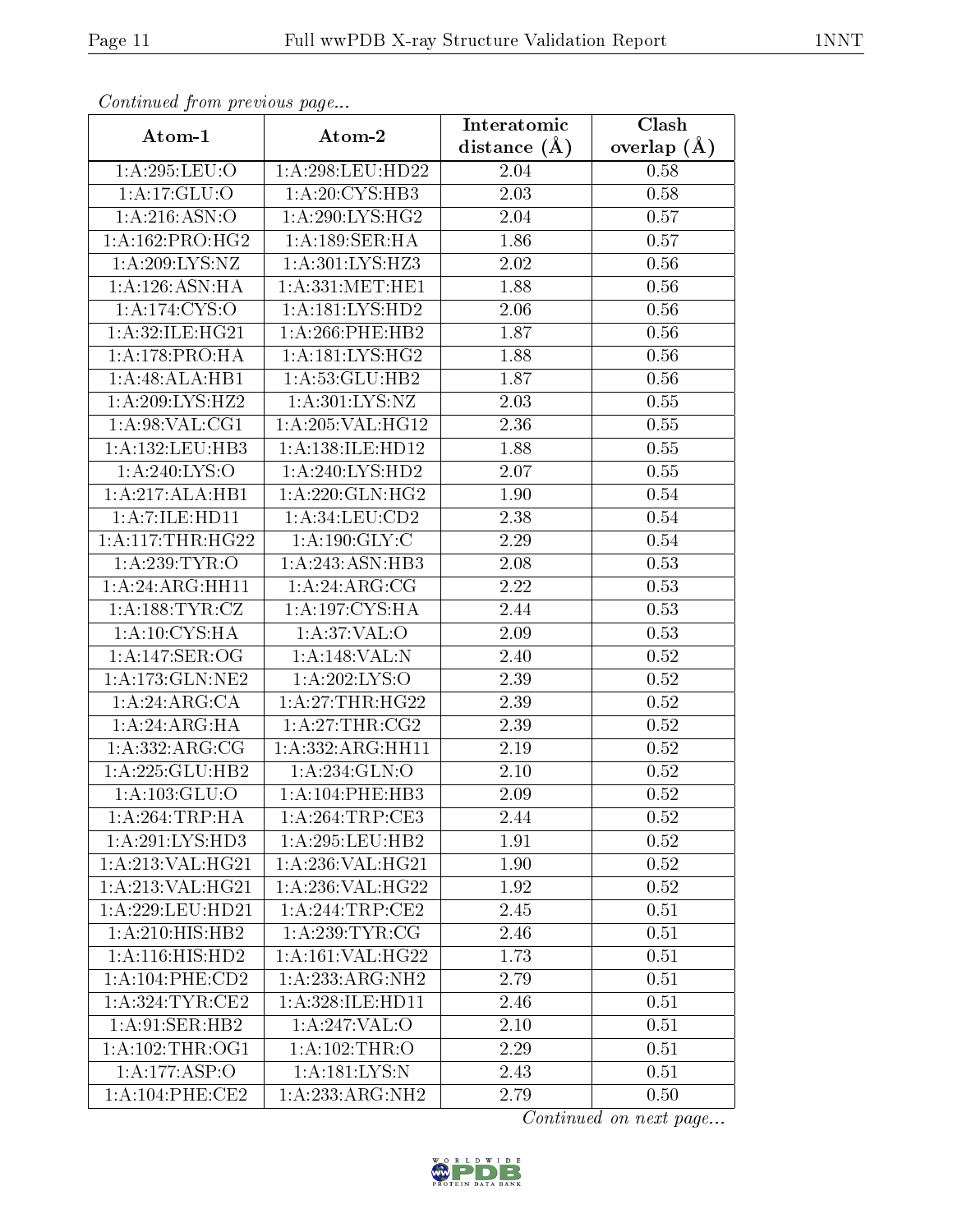| Communaca from previous page |                                | Interatomic    | Clash           |
|------------------------------|--------------------------------|----------------|-----------------|
| Atom-1                       | Atom-2                         | distance $(A)$ | overlap $(\AA)$ |
| 1:A:209:LYS:HB2              | 1: A:212:THR:OG1               | 2.12           | 0.50            |
| 1: A: 101: GLY: O            | 1:A:103:GLU:N                  | 2.45           | 0.50            |
| 1:A:309:ARG:HG2              | 1: A:310: VAL:N                | 2.27           | 0.50            |
| 1: A:19: LYS: HG2            | 1: A:299:LEU:HG                | 1.93           | 0.49            |
| 1:A:127:ILE:HD12             | 1:A:245:ALA:CB                 | 2.42           | 0.49            |
| 1: A:117:THR:HG22            | 1: A: 191: TYR: HA             | 1.94           | 0.49            |
| 1:A:24:ARG:C                 | 1: A:27:THR:HG22               | 2.32           | 0.49            |
| 1:A:244:TRP:O                | 1:A:245:ALA:HB2                | 2.13           | 0.48            |
| 1:A:125:TRP:HD1              | 1:A:126:ASN:OD1                | 1.95           | 0.48            |
| 1:A:41:THR:HA                | 4:A:522:HOH:O                  | 2.13           | 0.48            |
| 1:A:292:ASP:O                | 1:A:295:LEU:N                  | 2.38           | 0.48            |
| 1:A:72:TYR:C                 | 1: A:73: LYS: HG3              | 2.34           | 0.48            |
| 1:A:186:ALA:HB1              | 4:A:356:HOH:O                  | 2.13           | 0.48            |
| 1: A:113:THR:OG1             | 1:A:203:GLY:HA2                | 2.14           | 0.48            |
| 1: A:286: GLY:HA3            | 1:A:287:PRO:HA                 | 1.49           | 0.47            |
| 1:A:132:LEU:O                | 1:A:137:ALA:HB3                | 2.14           | 0.47            |
| 1: A:228:CYS:SG              | 1:A:234:GLN:HG3                | 2.55           | 0.47            |
| 1:A:177:ASP:OD1              | 1:A:178:PRO:HD2                | 2.15           | 0.47            |
| 1:A:230:ASP:OD1              | 1: A:231: GLY:N                | 2.48           | 0.47            |
| 1:A:234:GLN:HB3              | 1: A: 235: PRO:CD              | 2.42           | 0.47            |
| 1:A:255:ARG:HB2              | 1: A:255: ARG: CZ              | 2.45           | 0.47            |
| 1:A:310:VAL:HG13             | 1:A:311:PRO:HD2                | 1.97           | 0.47            |
| 1: A:301: LYS:HB3            | 4:A:509:HOH:O                  | 2.15           | 0.47            |
| 1:A:133:LEU:O                | 1:A:135:ARG:O                  | 2.32           | 0.46            |
| 1: A:23: LEU:O               | 1:A:27:THR:HB                  | 2.14           | 0.46            |
| 1: A:69: LEU:CD1             | 1: A:69:LEU:N                  | 2.79           | 0.46            |
| 1: A:24: ARG:NH1             | 1:A:25:ASP:OD1                 | 2.48           | 0.45            |
| 1: A: 7: ILE: HD11           | 1:A:34:LEU:HD21                | 1.99           | 0.45            |
| 1:A:12:ILE:HD12              | 1:A:12:ILE:C                   | 2.37           | 0.45            |
| 1:A:240:LYS:C                | 1:A:240:LYS:HD2                | 2.36           | 0.45            |
| 1: A:6: VAL:HG12             | 1: A: 33: SER: HG              | 1.79           | 0.45            |
| 1:A:116:HIS:HB3              | 1:A:124:GLY:O                  | 2.17           | 0.45            |
| 1: A:58: SER: HA             | 1:A:252:VAL:HA                 | 1.98           | 0.44            |
| 1: A:117:THR:HG22            | 1: A: 191: TYR: N              | 2.33           | 0.44            |
| 1:A:110:GLN:HE21             | 1: A:110: GLN:HB3              | 1.61           | 0.44            |
| 1: A: 332: ARG: CG           | 1:A:332:ARG:NH1                | 2.79           | 0.44            |
| 1:A:127:ILE:HB               | 1:A:128:PRO:HD3                | 1.99           | 0.44            |
| 1:A:98:VAL:HG21              | 1:A:227:LEU:HD13               | 2.00           | 0.44            |
| 1:A:80:GLU:OE1               | 1: A:82:TYR:OH                 | 2.22           | 0.44            |
| 1: A:120: GLY: HA2           | 1: A: 125: TRP: CD1            | 2.53           | 0.44            |
| 1: A:191:TYR:CE2             | $1: A:301: LY\overline{S:HE3}$ | 2.53           | 0.43            |

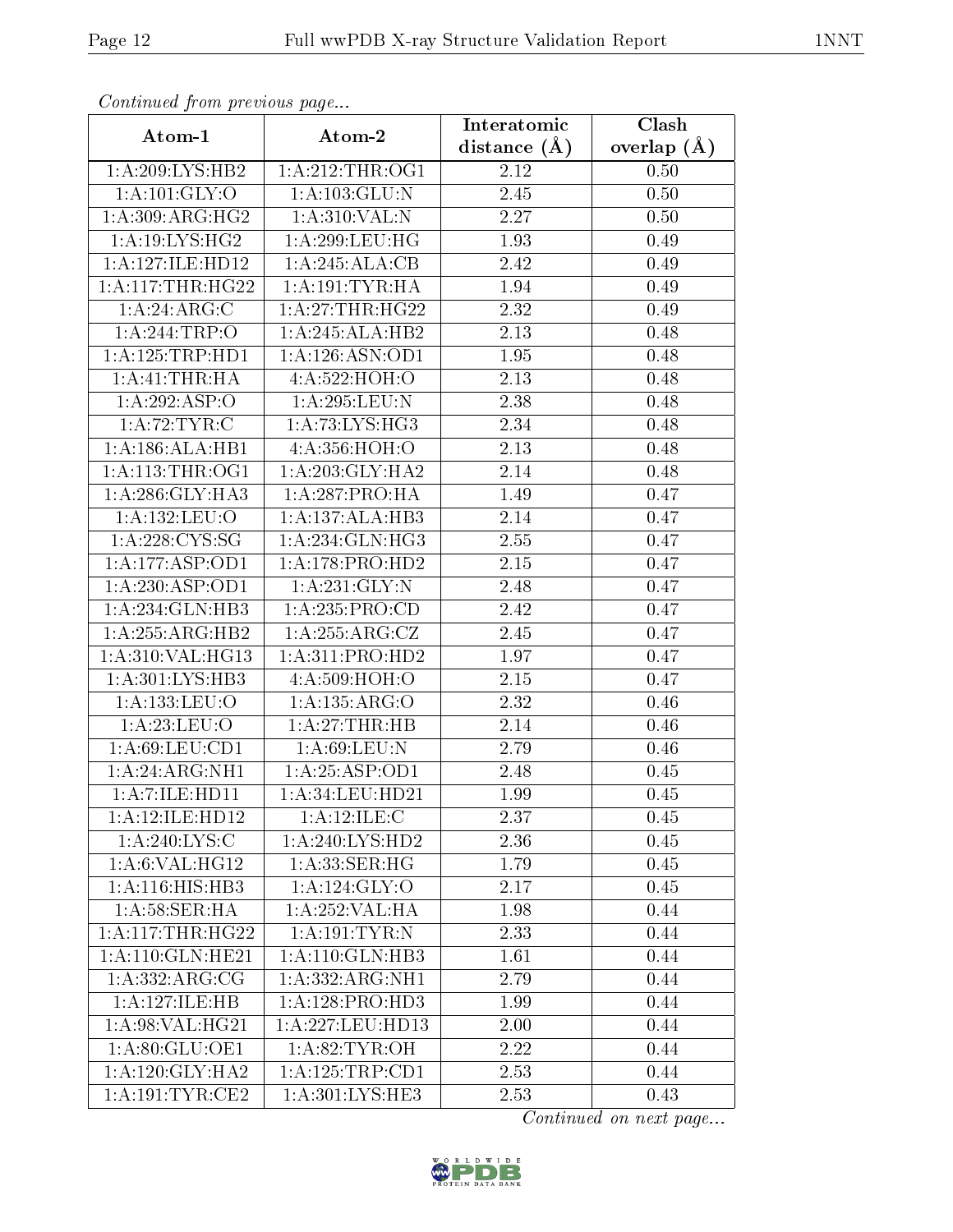| contentava promono ao pago<br>Atom-1 | Atom-2                       | Interatomic      | $\overline{\text{Clash}}$ |
|--------------------------------------|------------------------------|------------------|---------------------------|
|                                      |                              | distance $(\AA)$ | overlap $(\AA)$           |
| 1:A:229:LEU:HD11                     | 1:A:244:TRP:CA               | 2.40             | 0.43                      |
| 1: A:315: ASP:OD1                    | 1: A:318:LEU:HD22            | 2.17             | 0.43                      |
| 1:A:31:ARG:HG2                       | 1:A:32:ILE:HG13              | 2.01             | 0.43                      |
| $1:$ A:109:LEU:HA                    | 1: A: 109: LEU: HD23         | 1.81             | 0.43                      |
| 1:A:177:ASP:OD1                      | 1:A:179:LYS:HB2              | 2.18             | 0.43                      |
| 1:A:77:ILE:HG13                      | 1: A:260: VAL:CG1            | 2.44             | 0.43                      |
| 1:A:135:ARG:C                        | 1:A:137:ALA:H                | 2.23             | 0.43                      |
| 1: A: 169: LYS: HG3                  | 1: A:172:ARG:CZ              | 2.49             | 0.43                      |
| 1:A:219:ASP:OD1                      | 1: A:290: LYS: HD2           | 2.19             | 0.43                      |
| 1:A:27:THR:HG23                      | 1: A:28: GLN:OE1             | 2.19             | 0.42                      |
| 1: A:42:TYR:CE2                      | 1:A:43:LEU:HD12              | 2.54             | 0.42                      |
| 1: A:87: GLY:O                       | 1:A:88:SER:HB3               | 2.19             | 0.42                      |
| 1:A:298:LEU:O                        | 1: A:299:LEU:HB2             | 2.20             | 0.42                      |
| 1: A:20: CYS:SG                      | 1:A:34:LEU:HDI1              | 2.60             | 0.42                      |
| 1:A:74:LEU:HB3                       | 1: A: 253: VAL: HG12         | 1.98             | 0.42                      |
| 1: A: 75: LYS: HD3                   | 4:A:343:HOH:O                | 2.18             | 0.42                      |
| 1: A:60: ASP:HA                      | $1:A:250:\overline{HIS:CD2}$ | 2.55             | 0.42                      |
| 1: A:34:LEU:HD22                     | 1: A:35:THR:H                | 1.85             | 0.42                      |
| 1:A:245:ALA:HA                       | 4:A:365:HOH:O                | 2.20             | 0.41                      |
| 1: A:188: TYR:OH                     | 1:A:200:ASP:HB2              | 2.20             | 0.41                      |
| 1:A:209:LYS:HZ3                      | 1:A:301:LYS:HE2              | 1.82             | 0.41                      |
| 1: A:117:THR:CG2                     | 1: A:191:TYR:HA              | 2.49             | 0.41                      |
| 1:A:77:ILE:N                         | 1:A:252:VAL:O                | 2.52             | 0.41                      |
| $1:\overline{A:8:ARG:HG3}$           | 1:A:54:ALA:HA                | 2.03             | 0.41                      |
| 1: A:117:THR:OG1                     | 1:A:124:GLY:HA3              | 2.20             | 0.41                      |
| 1: A:34: LEU:O                       | 1: A:35:THR:HG23             | 2.20             | 0.41                      |
| 1: A:177: ASP:HA                     | 1: A:178: PRO:HD3            | 1.96             | 0.41                      |
| 1:A:292:ASP:OD1                      | 1:A:294:VAL:HB               | 2.20             | 0.41                      |
| 1:A:24:ARG:CG                        | 1: A:25:ASP:N                | 2.79             | 0.41                      |
| 1:A:173:GLN:HG3                      | 1:A:202:LYS:O                | 2.21             | 0.40                      |
| 1:A:34:LEU:HD23                      | 1: A:34:LEU:HA               | 1.75             | 0.40                      |
| 1:A:284:LEU:HD12                     | 1:A:284:LEU:HA               | 1.81             | 0.40                      |
| 1: A:291:LYS:NZ                      | 4:A:529:HOH:O                | 2.55             | 0.40                      |
| 1: A:54: ALA:O                       | 1: A: 55: ASP: OD1           | 2.39             | 0.40                      |
| 1: A:22: ASN:HA                      | 1:A:22:ASN:HD22              | 1.58             | 0.40                      |
| 1: A:280: SER:OG                     | 1:A:281:ASP:N                | 2.54             | 0.40                      |

There are no symmetry-related clashes.

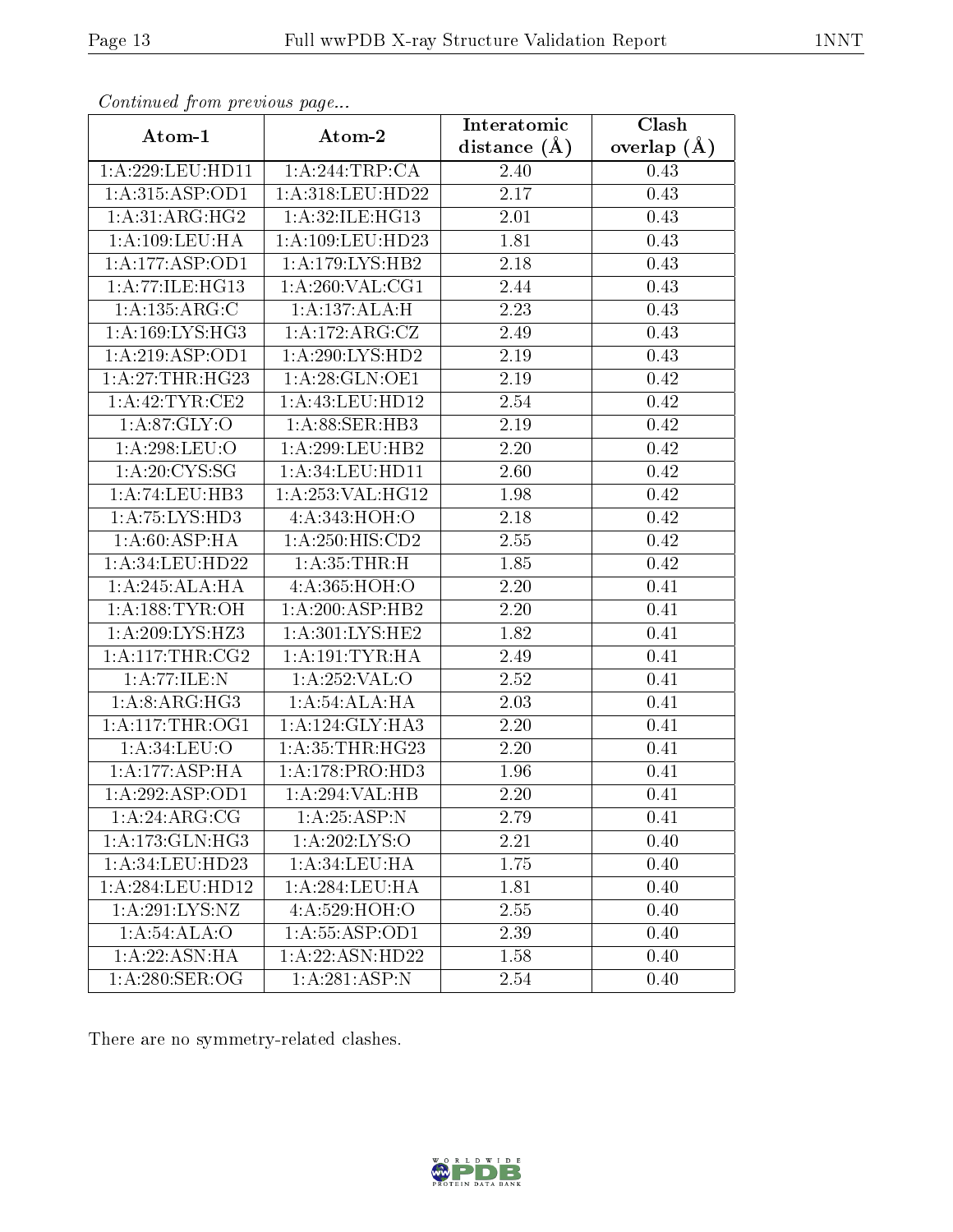## 5.3 Torsion angles (i)

#### 5.3.1 Protein backbone  $(i)$

In the following table, the Percentiles column shows the percent Ramachandran outliers of the chain as a percentile score with respect to all X-ray entries followed by that with respect to entries of similar resolution.

The Analysed column shows the number of residues for which the backbone conformation was analysed, and the total number of residues.

| Mol   Chain | Analysed                                                       |  | Favoured   Allowed   Outliers   Percentiles |
|-------------|----------------------------------------------------------------|--|---------------------------------------------|
|             | $\mid$ 326/328 (99%)   286 (88%)   36 (11%)   4 (1%)   13   14 |  |                                             |

All (4) Ramachandran outliers are listed below:

| Mol | Chain | Res | <b>Type</b> |
|-----|-------|-----|-------------|
|     |       | 102 | THR.        |
|     |       | 104 | PHE         |
|     |       | 35  | THR         |
|     |       | 293 | PRO         |

#### 5.3.2 Protein sidechains (i)

In the following table, the Percentiles column shows the percent sidechain outliers of the chain as a percentile score with respect to all X-ray entries followed by that with respect to entries of similar resolution.

The Analysed column shows the number of residues for which the sidechain conformation was analysed, and the total number of residues.

| $\mid$ Mol $\mid$ Chain | Analysed                                                      |  | Rotameric   Outliers   Percentiles                               |
|-------------------------|---------------------------------------------------------------|--|------------------------------------------------------------------|
|                         | $\mid$ 273/273 (100%) $\mid$ 208 (76%) $\mid$ 65 (24%) $\mid$ |  | $\begin{bmatrix} 0 \\ 0 \\ 0 \\ 0 \\ 0 \\ 0 \\ 0 \\ 0 \\ 0 \\ 0$ |

All (65) residues with a non-rotameric sidechain are listed below:

| Mol | Chain | Res | Type       |
|-----|-------|-----|------------|
|     |       | 5   | <b>SER</b> |
|     |       | 8   | $\rm{ARG}$ |
|     |       | 18  | <b>LYS</b> |
|     |       | 22  | <b>ASN</b> |
|     |       | 24  | $\rm{ARG}$ |
|     |       | 26  | LEU        |
|     |       | 29  | GLN        |

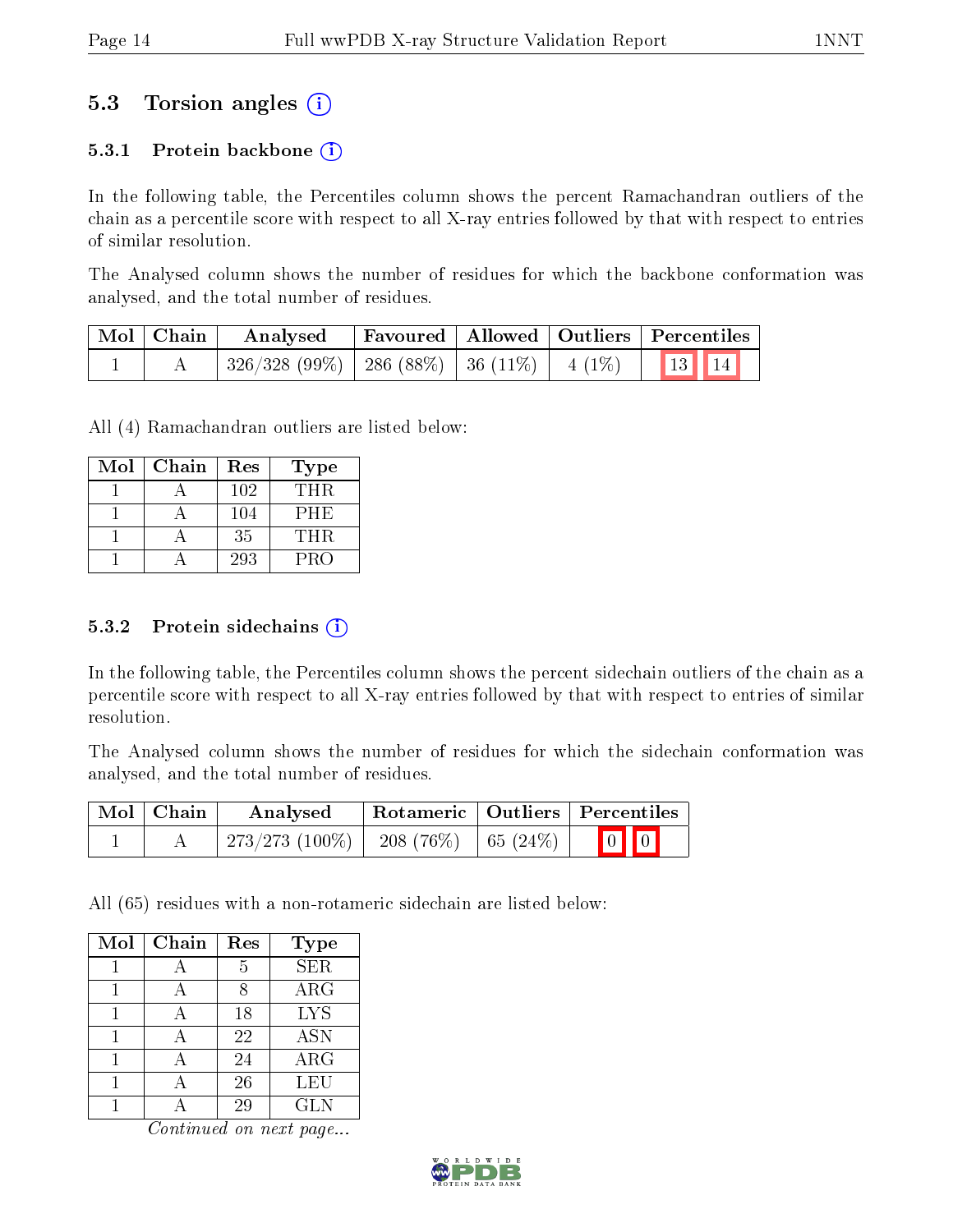| Mol            | $\overline{\text{Chain}}$                                                                                                                                                                                                                                                                                   | Res              | $\mathrm{\bar{Ty}pe}$                      |
|----------------|-------------------------------------------------------------------------------------------------------------------------------------------------------------------------------------------------------------------------------------------------------------------------------------------------------------|------------------|--------------------------------------------|
| $\mathbf{1}$   | $\frac{\overline{A}}{\overline{A}}$                                                                                                                                                                                                                                                                         | 30               | GLU                                        |
| $\overline{1}$ |                                                                                                                                                                                                                                                                                                             | $\overline{31}$  | $\overline{\rm{ARG}}$                      |
| $\overline{1}$ |                                                                                                                                                                                                                                                                                                             | $\overline{34}$  | LEU                                        |
| $\mathbf{1}$   |                                                                                                                                                                                                                                                                                                             | $\overline{37}$  | $\overline{\text{VAL}}$                    |
| $\overline{1}$ |                                                                                                                                                                                                                                                                                                             | $\overline{41}$  | <b>THR</b>                                 |
| $\mathbf{1}$   |                                                                                                                                                                                                                                                                                                             | 43               | LEU                                        |
| $\overline{1}$ |                                                                                                                                                                                                                                                                                                             | $\overline{52}$  | $\overline{\text{ASN}}$                    |
| $\overline{1}$ |                                                                                                                                                                                                                                                                                                             | 59               | LEU                                        |
| $\mathbf{1}$   |                                                                                                                                                                                                                                                                                                             | $\overline{63}$  | $\overline{\text{GLN}}$                    |
| $\overline{1}$ |                                                                                                                                                                                                                                                                                                             | $\overline{73}$  | $\overline{\text{LYS}}$                    |
| $\overline{1}$ |                                                                                                                                                                                                                                                                                                             | 74               | $\overline{\text{LEU}}$                    |
| $\overline{1}$ |                                                                                                                                                                                                                                                                                                             | $\overline{75}$  |                                            |
| $\overline{1}$ |                                                                                                                                                                                                                                                                                                             | $\overline{85}$  | $\frac{\overline{\text{LYS}}}{\text{THR}}$ |
| $\mathbf{1}$   | $\frac{\overline{A}}{\overline{A}}\frac{\overline{A}}{\overline{A}}\frac{\overline{A}}{\overline{A}}\frac{\overline{A}}{\overline{A}}\frac{\overline{A}}{\overline{A}}\frac{\overline{A}}{\overline{A}}\frac{\overline{A}}{\overline{A}}\frac{\overline{A}}{\overline{A}}\frac{\overline{A}}{\overline{A}}$ | 100              | $\frac{\overline{\text{LYS}}}{\text{THR}}$ |
| $\overline{1}$ |                                                                                                                                                                                                                                                                                                             | $\overline{102}$ |                                            |
| $\mathbf{1}$   |                                                                                                                                                                                                                                                                                                             | 108              | $\overline{\text{ASP}}$                    |
| $\overline{1}$ |                                                                                                                                                                                                                                                                                                             | $\overline{110}$ | $\overline{\text{GLN}}$                    |
| $\mathbf{1}$   |                                                                                                                                                                                                                                                                                                             | $1\,29$          | <b>ILE</b>                                 |
| $\overline{1}$ |                                                                                                                                                                                                                                                                                                             | $\overline{133}$ | LEU                                        |
| $\mathbf{1}$   |                                                                                                                                                                                                                                                                                                             | 139              | $\overline{\text{GLU}}$                    |
| $\overline{1}$ | $\frac{\overline{A}}{\overline{A}}$ $\frac{\overline{A}}{\overline{A}}$ $\frac{\overline{A}}{\overline{A}}$ $\frac{\overline{A}}{\overline{A}}$                                                                                                                                                             | 145              | $\overline{\text{SER}}$                    |
| $\overline{1}$ |                                                                                                                                                                                                                                                                                                             | 147              | $\overline{\text{SER}}$                    |
| $\mathbf{1}$   |                                                                                                                                                                                                                                                                                                             | 148              | <b>VAL</b>                                 |
| $\overline{1}$ |                                                                                                                                                                                                                                                                                                             | <b>150</b>       | $\overline{\text{GLN}}$                    |
| $\mathbf{1}$   |                                                                                                                                                                                                                                                                                                             | 154              | $LYS$                                      |
| $\overline{1}$ |                                                                                                                                                                                                                                                                                                             | 157              | SER                                        |
| $\overline{1}$ |                                                                                                                                                                                                                                                                                                             | $\overline{175}$ | $\overline{\text{LYS}}$                    |
| $\mathbf{1}$   |                                                                                                                                                                                                                                                                                                             | $1\,79$          | $\overline{\text{LYS}}$                    |
| $\overline{1}$ |                                                                                                                                                                                                                                                                                                             | $\overline{182}$ | $\overline{\text{CYS}}$                    |
| $\mathbf 1$    | А                                                                                                                                                                                                                                                                                                           | 188              | TYR                                        |
| $\overline{1}$ | $\overline{\rm A}$                                                                                                                                                                                                                                                                                          | 189              | <b>SER</b>                                 |
| $\mathbf 1$    | $\overline{A}$                                                                                                                                                                                                                                                                                              | 199              | $LYS$                                      |
| $\mathbf 1$    | $\overline{A}$                                                                                                                                                                                                                                                                                              | 202              | $\overline{\text{LYS}}$                    |
| $\mathbf{1}$   | $\overline{A}$                                                                                                                                                                                                                                                                                              | $\overline{209}$ | $\overline{\text{LYS}}$                    |
| $\mathbf{1}$   | $\overline{A}$                                                                                                                                                                                                                                                                                              | 215              | $\mathrm{GLU}$                             |
| $\mathbf 1$    | $\overline{A}$                                                                                                                                                                                                                                                                                              | 219              | $\overline{\text{ASP}}$                    |
| $\mathbf{1}$   | $\overline{A}$                                                                                                                                                                                                                                                                                              | 223              | GLU                                        |
| $\mathbf{1}$   | $\overline{A}$                                                                                                                                                                                                                                                                                              | 228              | $\overline{\text{CYS}}$                    |
| $\mathbf{1}$   | $\overline{A}$                                                                                                                                                                                                                                                                                              | 232              | $\overline{\text{SER}}$                    |
| $\mathbf{1}$   | $\overline{A}$                                                                                                                                                                                                                                                                                              | 240              | <b>LYS</b>                                 |
| $\mathbf{1}$   | $\overline{\rm A}$                                                                                                                                                                                                                                                                                          | 246              | $\overline{\rm{ARG}}$                      |
| $\mathbf{1}$   | A                                                                                                                                                                                                                                                                                                           | 247              | VAL                                        |

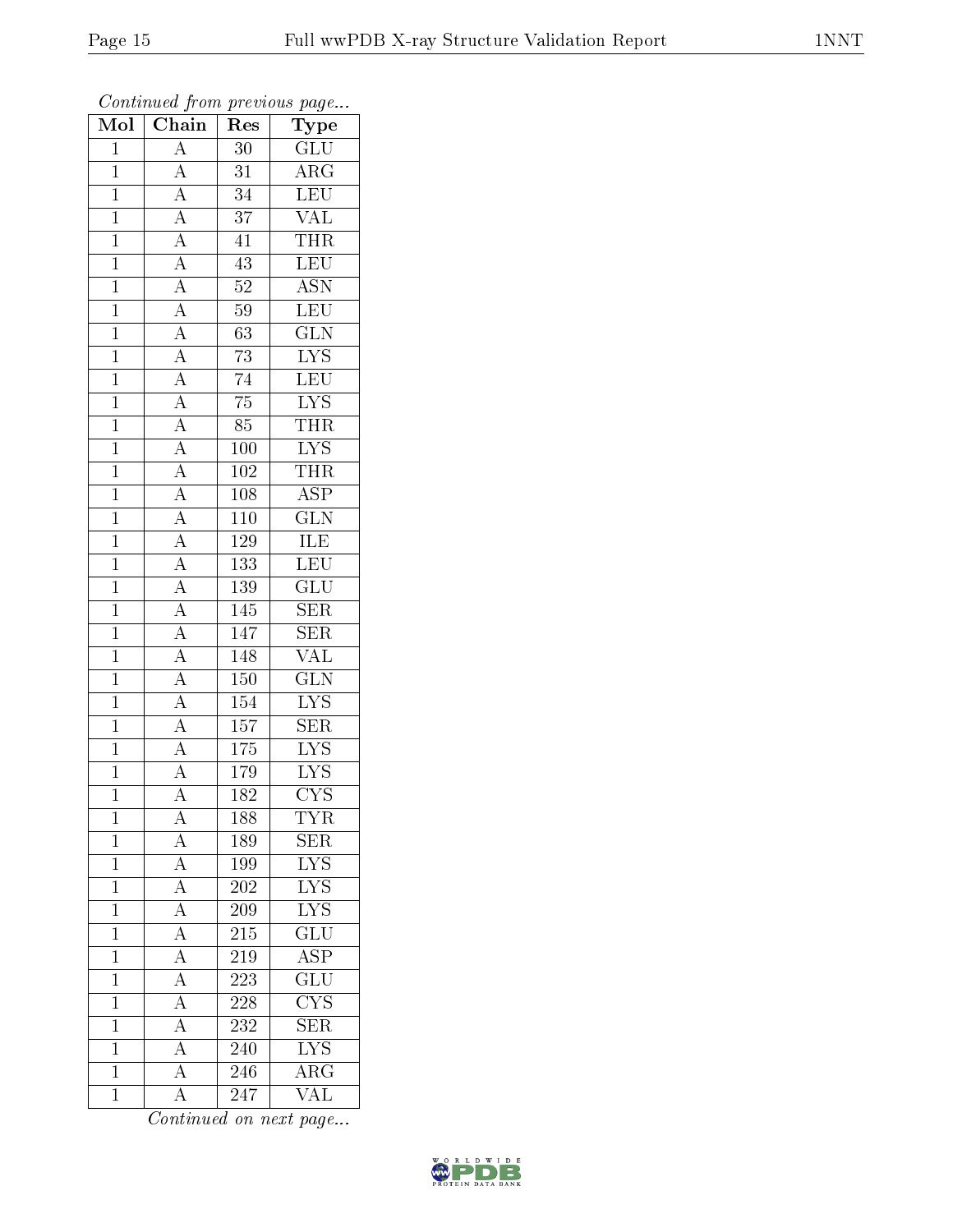| Mol            | Chain              | Res | Type        |  |
|----------------|--------------------|-----|-------------|--|
| $\mathbf 1$    | А                  | 255 | $\rm{ARG}$  |  |
| $\mathbf{1}$   | $\overline{A}$     | 259 | <b>LYS</b>  |  |
| $\mathbf{1}$   | $\overline{A}$     | 267 | <b>LEU</b>  |  |
| $\mathbf{1}$   | $\overline{\rm A}$ | 269 | <b>LYS</b>  |  |
| $\mathbf 1$    | $\overline{A}$     | 272 | SER         |  |
| $\mathbf{1}$   | $\overline{\rm A}$ | 279 | <b>LYS</b>  |  |
| $\mathbf{1}$   | $\overline{\rm A}$ | 290 | <b>LYS</b>  |  |
| $\mathbf{1}$   | $\overline{A}$     | 295 | <b>LEU</b>  |  |
| $\mathbf{1}$   | $\overline{\rm A}$ | 298 | <b>LEU</b>  |  |
| $\mathbf 1$    | $\overline{A}$     | 312 | SER         |  |
| $\mathbf{1}$   | $\overline{A}$     | 313 | <b>LEU</b>  |  |
| $\mathbf{1}$   | $\overline{\rm A}$ | 318 | <b>LEU</b>  |  |
| $\mathbf{1}$   | $\overline{A}$     | 323 | GLU         |  |
| $\mathbf{1}$   | $\overline{\rm A}$ | 329 | <b>GLN</b>  |  |
| $\mathbf{1}$   | $\overline{A}$     | 331 | <b>MET</b>  |  |
| $\overline{1}$ | А                  | 332 | ${\rm ARG}$ |  |

Some sidechains can be flipped to improve hydrogen bonding and reduce clashes. All (6) such sidechains are listed below:

| Mol | Chain | Res | <b>Type</b>      |
|-----|-------|-----|------------------|
|     |       | 22  | $\overline{ASN}$ |
|     |       | 63  | <b>GLN</b>       |
|     |       | 110 | <b>GLN</b>       |
|     |       | 210 | <b>HIS</b>       |
|     |       | 283 | HIS              |
|     |       | 329 | <b>GLN</b>       |

#### 5.3.3 RNA (1)

There are no RNA molecules in this entry.

#### 5.4 Non-standard residues in protein, DNA, RNA chains (i)

There are no non-standard protein/DNA/RNA residues in this entry.

### 5.5 Carbohydrates (i)

There are no carbohydrates in this entry.

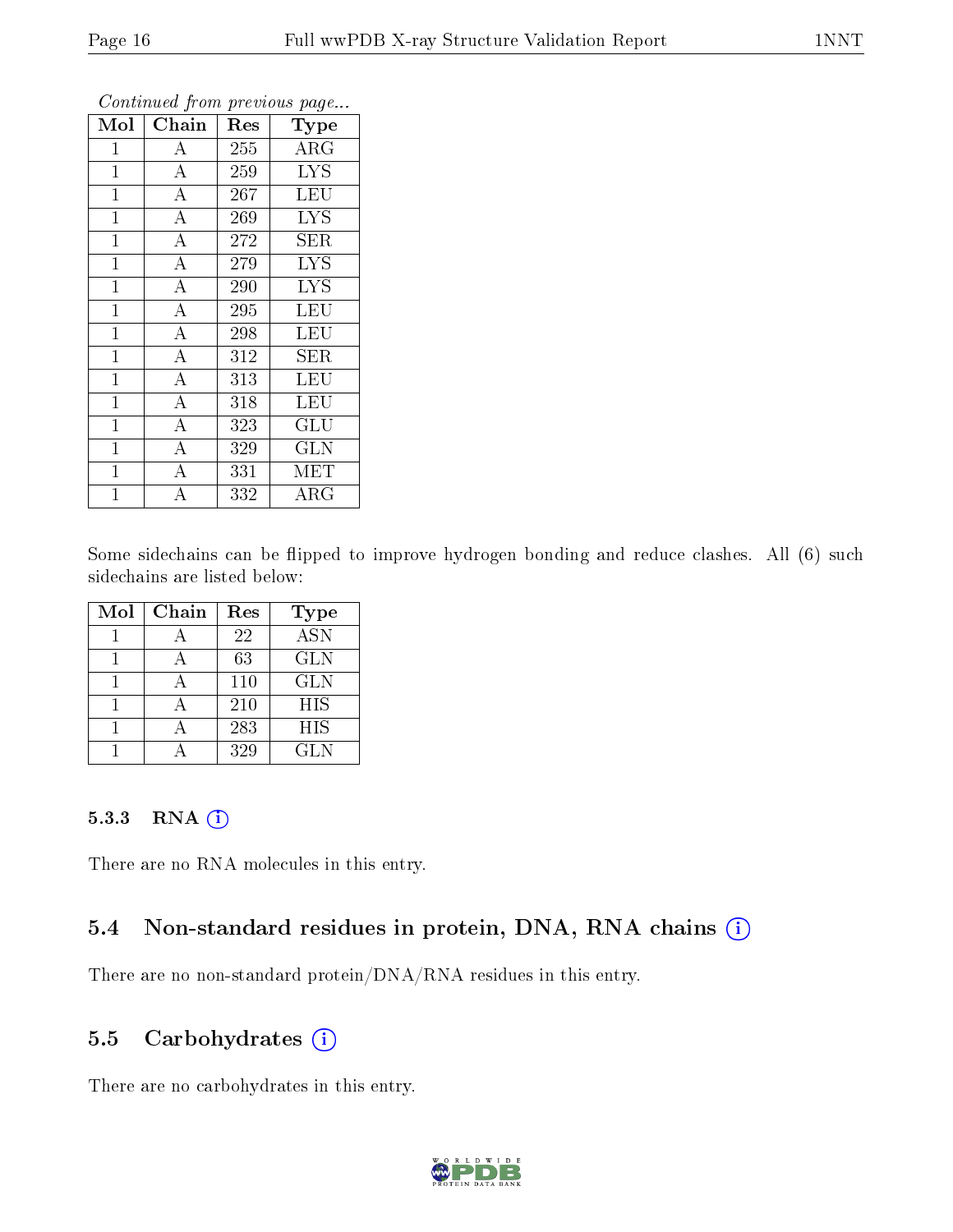# 5.6 Ligand geometry (i)

Of 2 ligands modelled in this entry, 1 is monoatomic - leaving 1 for Mogul analysis.

In the following table, the Counts columns list the number of bonds (or angles) for which Mogul statistics could be retrieved, the number of bonds (or angles) that are observed in the model and the number of bonds (or angles) that are dened in the Chemical Component Dictionary. The Link column lists molecule types, if any, to which the group is linked. The Z score for a bond length (or angle) is the number of standard deviations the observed value is removed from the expected value. A bond length (or angle) with  $|Z| > 2$  is considered an outlier worth inspection. RMSZ is the root-mean-square of all Z scores of the bond lengths (or angles).

| Mol |               | $\vert$ Type $\vert$ Chain $\vert$ | $\mid$ Res | ${\rm Link}$ | Bond lengths |      | Bond angles              |               |      |                |
|-----|---------------|------------------------------------|------------|--------------|--------------|------|--------------------------|---------------|------|----------------|
|     |               |                                    |            |              | Counts       |      | $ RMSZ  \#  Z  > 2  $    | Counts   RMSZ |      | $\# Z $        |
|     | $\bigcirc$ O3 |                                    | 334        | ↩            | 0.3.3        | 0.00 | $\overline{\phantom{a}}$ | 0.3.3         | 0.00 | $\blacksquare$ |

There are no bond length outliers.

There are no bond angle outliers.

There are no chirality outliers.

There are no torsion outliers.

There are no ring outliers.

No monomer is involved in short contacts.

## 5.7 [O](https://www.wwpdb.org/validation/2017/XrayValidationReportHelp#nonstandard_residues_and_ligands)ther polymers  $(i)$

There are no such residues in this entry.

## 5.8 Polymer linkage issues  $(i)$

There are no chain breaks in this entry.